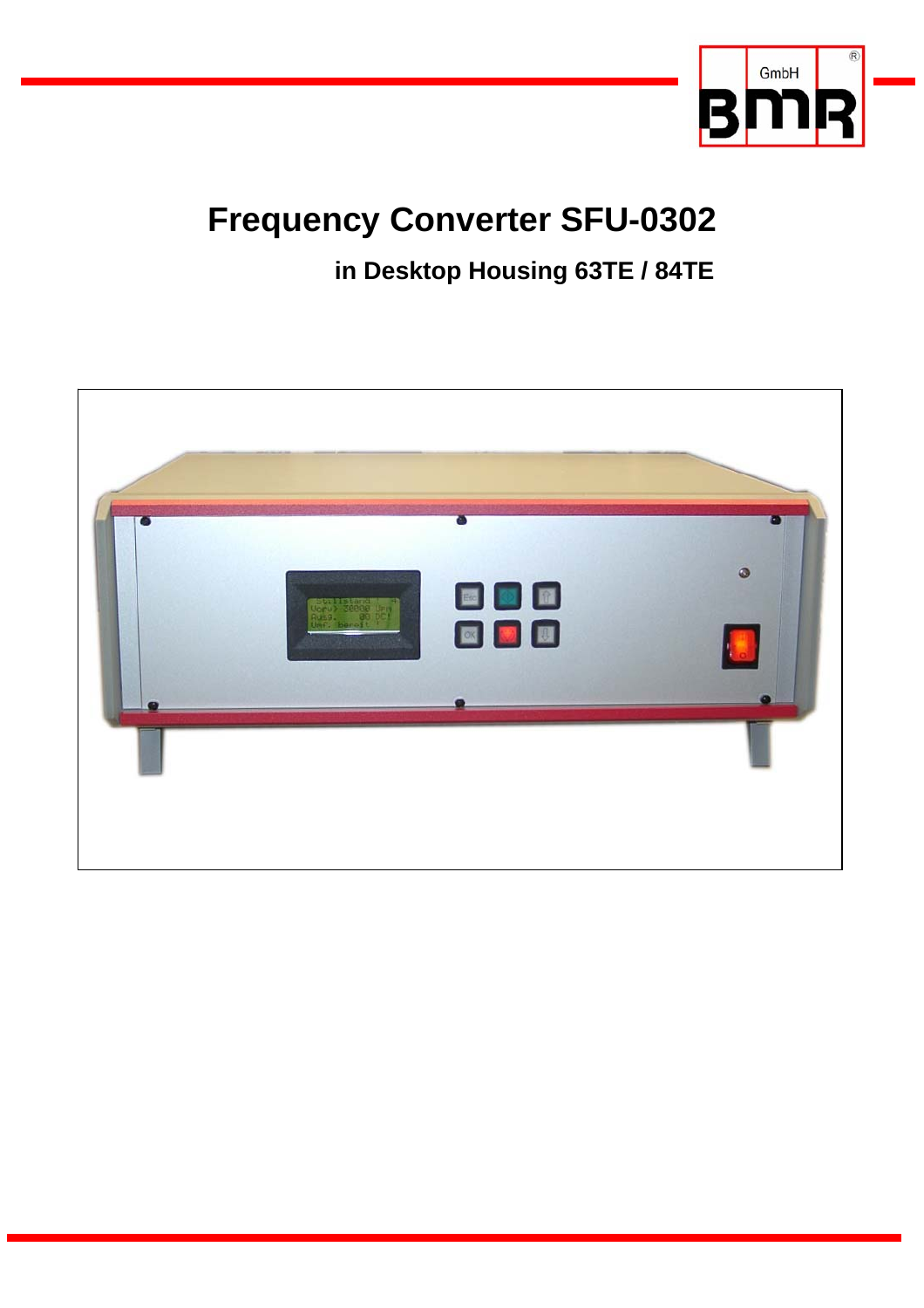#### **Contents**

- **1 Introduction**
- **2 Description and Features**
- **3 Block Diagram**
- **4 Technical Data**
- **5 Safety Precautions and Warnings**
- **6 Connections, Interfaces and Pinout**
- **6.1 Digital and Analogue Inputs and Outputs**
- **6.2 Spindle Control Interface**
- **6.3 RS232**
- **6.4 Spindle connection**
- **6.5 Mains Supply**
- **6.6 Back Panel**
- **7 Functions, Commissioning, Operation**
- **7.1 Front Panel**
- **7.2 LCD Display**
- **7.3 Configuration via the Front Keys**
- **7.4 RPM configuration**
- **7.5 Starting and Stopping the Frequency Converter**
- **7.6 Remote Controlled Configuration of Direction of Rotation**
- **7.7 Safety Stop Functions**
- 8 Calibration and Configuration using Windows Software
- **9 Connection Examples**
- **10 Faults, Trouble-Shooting**
- **11 EMC (Electro-Magnetic Compatibility)**
- **12 Mechanics, Views + Dimensions**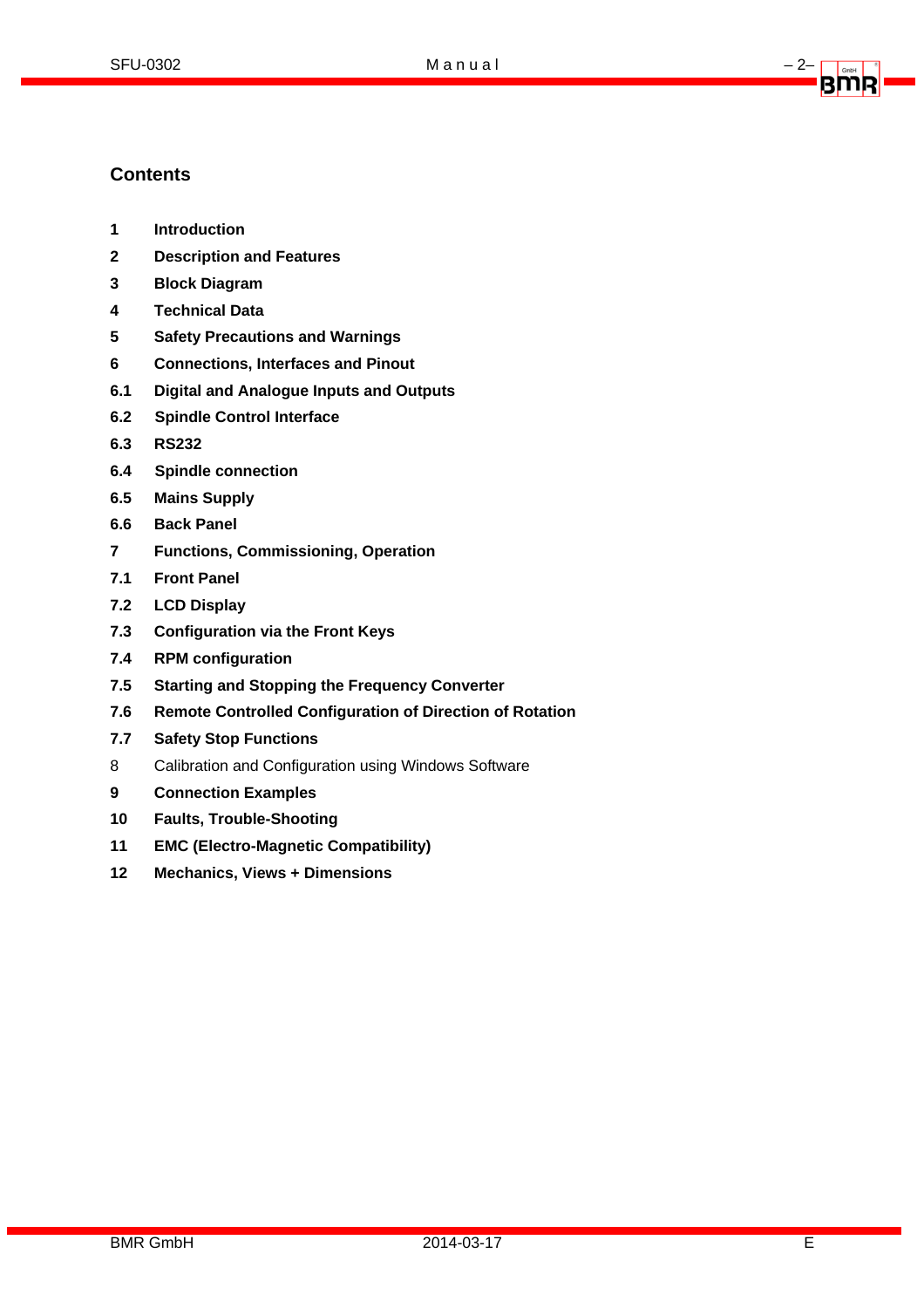Depending on its construction, the speed of a three-phase a.c. motor is directly dependent on the number of poles and the frequency of the network. In a 3ph 380V/50Hz network, with a 2-pole motor, the rated speed would be 50 U/s  $*$  60 = 3000 Upm.

With d.c. motors (brushless d.c.), the speed is dependent on the voltage applied.

 Three-phase a.c. motors provide numerous benefits in industry, such as brushless operation, freedom from wear and tear, favourable capacity/weight ratio, high-speed capability, and much more. These motors can be used many different application areas, such as milling and grinding spindles, or with drilling machinery, for example.

 D.C. motors have the advantage of a high power efficiency (approx. 85%) when compared with a.c. motors, but the disadvantage of not quite reaching the torque of an a.c. motor at low speeds (when starting), nor reaching the high speeds of an a.c. motor. However, the higher efficiency also means cooling requirements are lower and dimensions can be smaller.

 In the aforementioned applications, three-phase a.c. motors are operated using special control gear – frequency converters. These frequency converters convert the fixed 50 Hz network into a 3-phase network with variable frequency and voltage. This greatly reduces the start-up problems and the high starting currents that are inevitable when high-capacity three-phase a.c. motors are connected to a fixed network. The motor is controlled according to a special characteristic curve until its rated speed has increased, or it has been braked to a standstill.

 The frequency converter **SFU-0302** -series has been specially designed for use in these high frequency applications, offering excellent safety, performance and reliability, the result of years of experience in the design and construction of frequency converters, together with the use of the latest materials and the most reliable components. It can be used in many different applications and is as equally suitable for use as a replacement device in existing systems with older type series as it is in pre-planned applications as a cost-effective solution, helping to prolong the useful life of tools. In addition, both a.c. and d.c. motors can be operated by this high frequency converter.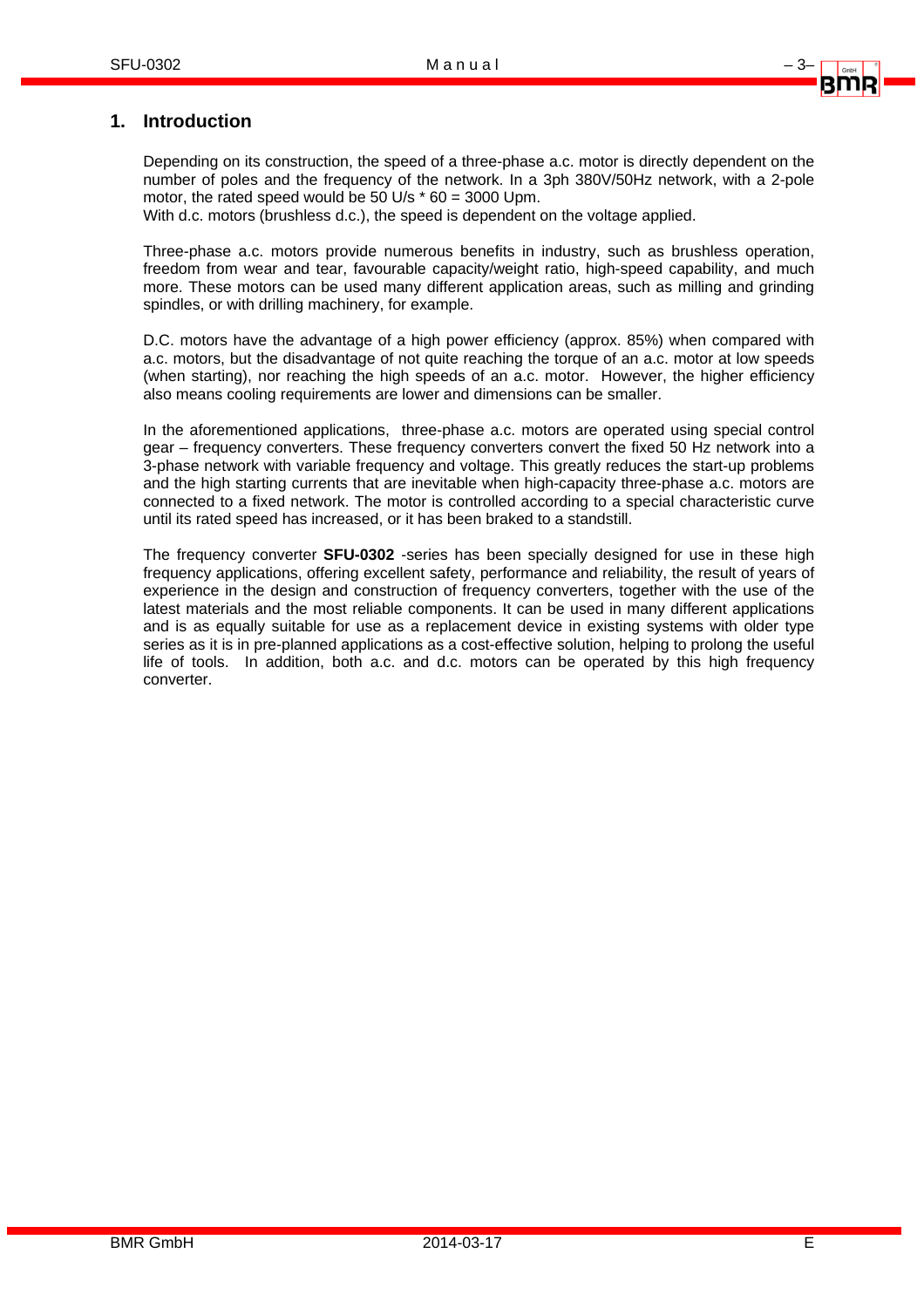#### **2. Description and Features**

- Operation of **a.c. and d.c.** motors/spindles
- The frequency converter SFU-0302 allows **speed frequencies** up to **180,000Upm** with 2-pole a.c. motors and **60,000Upm** with d.c. motors.
- **High output power ( 3,6kVA@230V / 2kVA@115V )** from a **compact design**
- The Kernel of the SFU-0302 **is** a **Digital Signal Processor** (DSP), which generates all output variables and captures signals.
- All parameters, such as current, voltage and frequency, are captured in **real time**, and adjusted by implementing via the **Vector Control** according to loading.
- **Highly-accurate sinusoidal** output signals with low harmonic distortion, facilitate the smooth running of a.c. and d.c. motors/spindles under all operational conditions.
- The **highest efficiency** of motors at **both low and high frequencies** is made possible.
- High level of **operational safety**. All operating states such as acceleration, operation at rated speed, and deceleration, are monitored and critical statuses are intercepted and brought under control. This also includes the **controlled deceleration** of the motor / spindle in the event of power failure or Emergency Stop.
- **Integrated braking resistor** for reduced external wiring.
- **Transparency**: The user is continuously informed of the status of the frequency converter and the motor / spindle by means of a 4-column plain-text display on the front panel.
- **Control:** The frequency converter can be manually controlled and calibrated as required using 6 keys on the front panel.
- **Individual adaptation** to the application in hand and the spindle in use. Up to 16 different spindle characteristics can be created and stored in the memory of the frequency converter, or existing characteristics can be modified and adapted to the application.
- **Diverse control and communication possibilities.** 3 types of connection are available to facilitate communication using peripheral devices - PC , PLC (Programmable Logic Control), CNC (Computer Numeric Control).
- **Straight-forward and flexible integration** into existing systems by means of open configuration of I/O signals for control and configuration: Control inputs: 2 analogue, 6 digital Control outputs: 2 analogue, 6 digital (relay)
- **Galvanic separation** of all interfaces from each other and from the network / motor potential
- **Short-circuit-protected**
- **User-friendly configuration** and control using optional Windows Software for the PC
- **Automatic spindle detection**, if supported by the spindle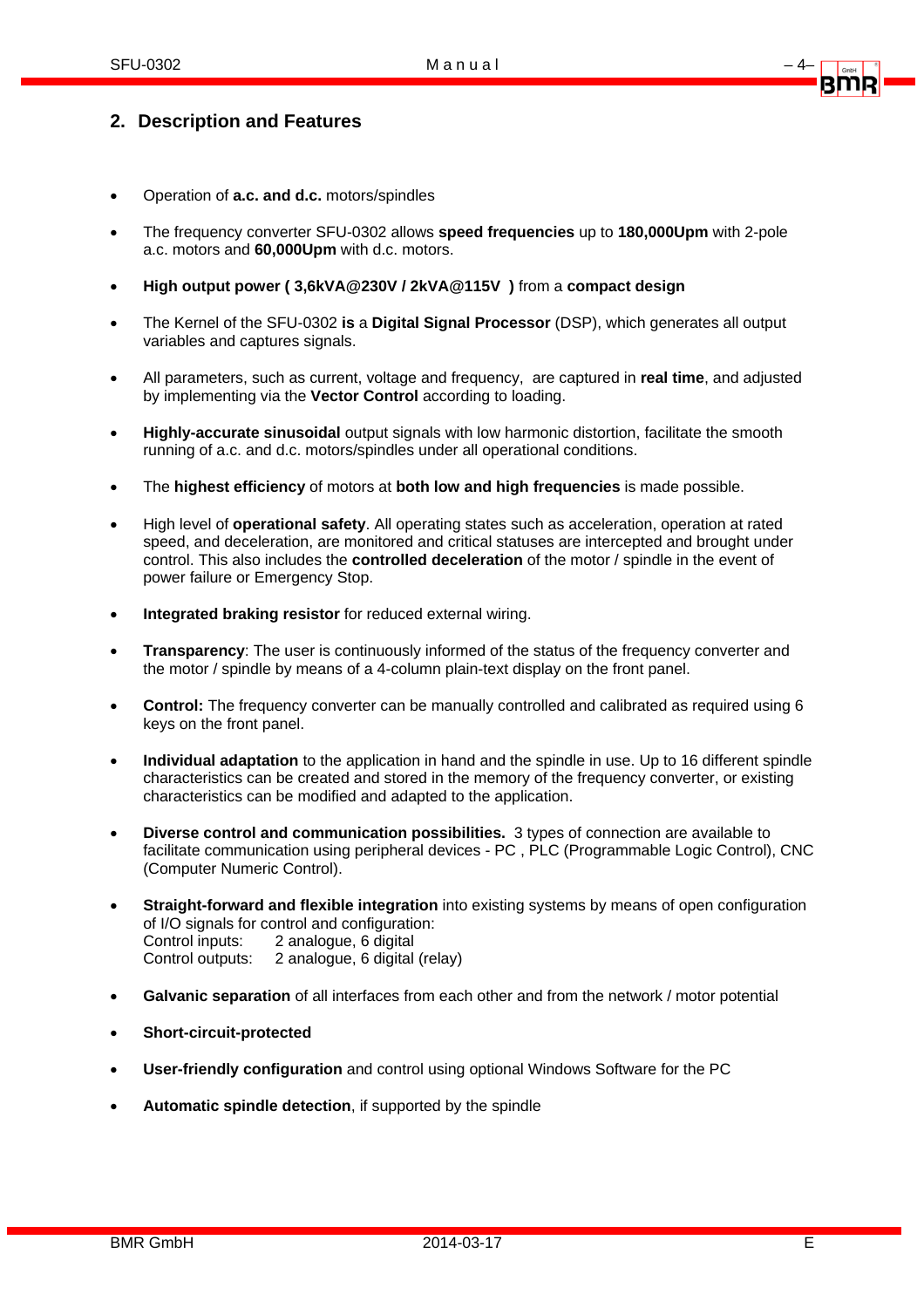# **3. Block Diagram**

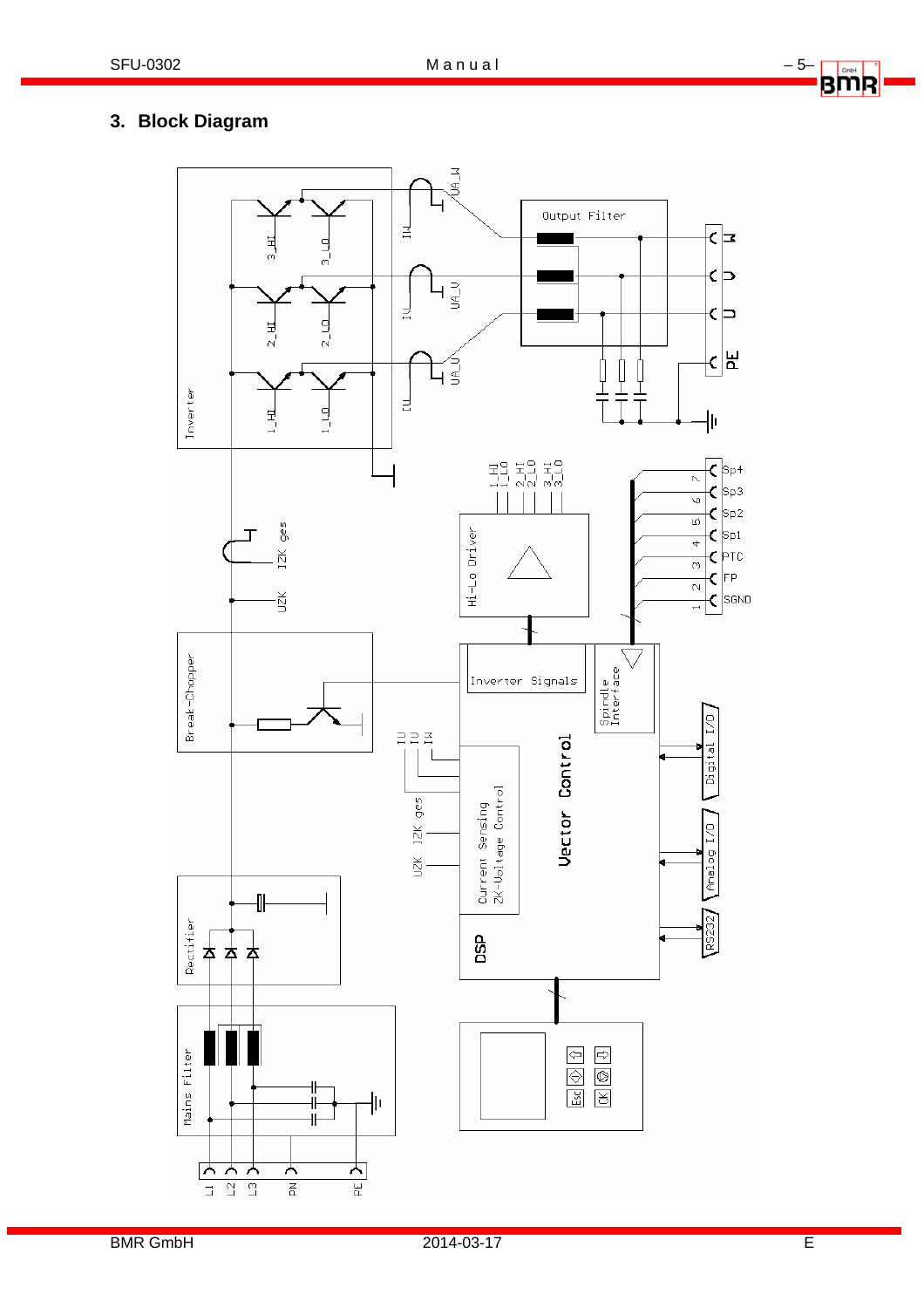

# **4. Technical Data**

| Supply connection        | 115V, 60Hz, 1PH                                                                                                                                                              | 230V, 50Hz, 1PH |  |
|--------------------------|------------------------------------------------------------------------------------------------------------------------------------------------------------------------------|-----------------|--|
| Output power             | Max 2 kVA<br>Max 3,6 kVA                                                                                                                                                     |                 |  |
| Motor connection         | 7-pole: U, V, W, PE, 2*PTC, SGND<br>Amphenol C16-1 (fem. 6+PE) / Binder 693 (fem. 6+PE)<br>Type:<br>screw terminals 4mm <sup>2</sup><br>8-pole: U, V, W, 2*PE, PTC, FP, SGND |                 |  |
| Output voltage           | 3* 115V                                                                                                                                                                      | 3* 230V         |  |
| Output current           | <b>Electronically limited</b>                                                                                                                                                |                 |  |
| Over-current             | max. 10s                                                                                                                                                                     |                 |  |
| Output frequency         | AC: 3kHz / 180.000 rpm<br>DC: 60.000 rpm                                                                                                                                     |                 |  |
| Spindle characteristics  | max 16, stored internally, freely definable                                                                                                                                  |                 |  |
| Spindle sensor inputs    | PTC, magneto-resistor, logic (D-Sub 15-pin fem.)                                                                                                                             |                 |  |
| Control inputs           | 2 analogue: 0-10V, galvanically separated :<br>(D-Sub 25-pin fem.)                                                                                                           |                 |  |
| Control inputs           | 6 digital: 0-24V, galvanically separated:<br>(D-Sub 25-pin fem.)                                                                                                             |                 |  |
| Control outputs          | (D-Sub 25-pin fem.)<br>2 analogue: 0-10V, galvanically separated                                                                                                             |                 |  |
| Control outputs          | 6 digital: relay outputs,<br>(D-Sub 25-pin fem.)<br>24VDC/1000mA, 125VAC/500mA                                                                                               |                 |  |
| Interface                | (D-Sub 9-pin male)<br>RS232 galvanically separated, 9600Bd                                                                                                                   |                 |  |
| Housing dimensions 63TE: | width: 365mm, height: 166mm, depth: 376mm                                                                                                                                    |                 |  |
| Housing dimensions 84TE: | width: 471mm, height: 166mm, depth: 376mm                                                                                                                                    |                 |  |
| Weight                   | 8 kg                                                                                                                                                                         |                 |  |
| Protection               | <b>IP20</b>                                                                                                                                                                  |                 |  |
| Operating conditions     | max. ambient temperature 40°C, no humidity                                                                                                                                   |                 |  |



# **CAUTION: To avoid severe motor / spindle damage, select correct motor / spindle characteristic !**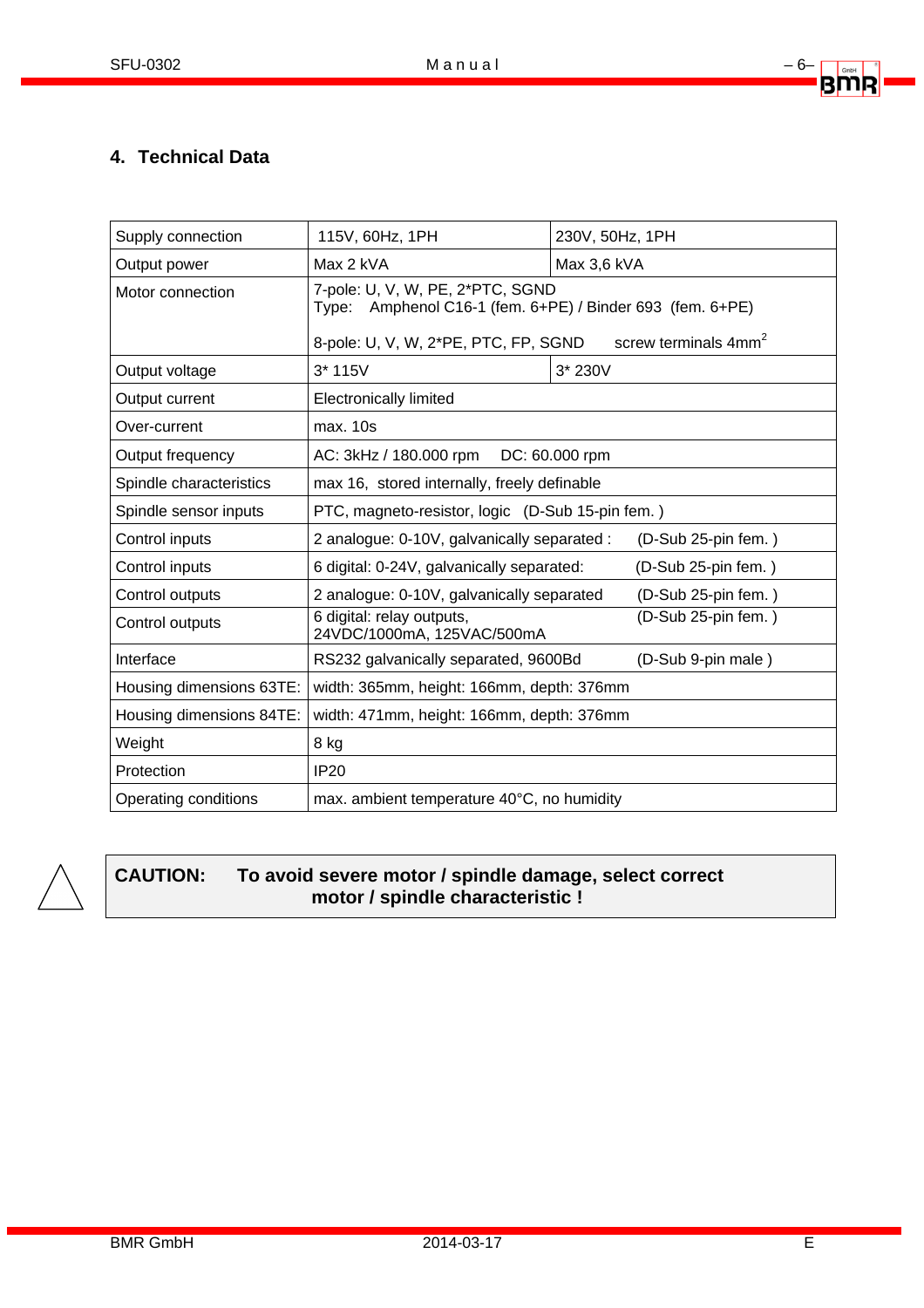- This device produces dangerous electrical voltages and is used for the operation of dangerous moving mechanical parts. For this reason, only professionally trained and qualified personnel should be allowed to install and repair this device!
- Before first activation of the device, verify, if it id in a faultless condition. If it was damaged during shipping and transportation it must not be switched on.
- During installation the safety regulations have to be observed.
- Before the device is turned on for the first time, it should be verified, that the connected parts cannot carry out uncontrolled movements.
- The frequency converter must not be operated close to heating devices or magnets or devices generating strong magnetic fields.
- The maximum permissible ambient temperature of this device is from +41 °F till +104 °F.
- Sufficient air circulation around the converter should be ensured
- Fluids should be prevented from intruding into the housing. If it seems to be happened, the converter has to be switched off immediately.
- The relative humidity must not exceed 90% (not condensed).
- The ambient air must not use aggressive, flammable or electrically conductive substances and should be as free of dust as possible.
- All repairs and maintenance on the converter and the relating accessories must be carried out by skilled personal and with powered off, only. To ensure this, the mains plug should be pulled out. In doing this, both the terms of regulations for preventing accidents and the general and national rules for mounting and safety have to be applied.
- The device must not be operated without properly connected PE connection and it has to be verified that the mains connector is fixed with screws, if detachable.
- Maintaining EMC (electromagnetic compatibility) limits is the responsibility of the manufacturer of the machine or device. The inputs and outputs on this device are fitted with filters, to increase the interference immunity and reduce emitted interference, making it possible to use this device in an industrial environment. The EMC of a machine or device is affected by all connected components (cables, wiring, etc..) and for this reason, installation and connection of the device should only be carried out by qualified personnel.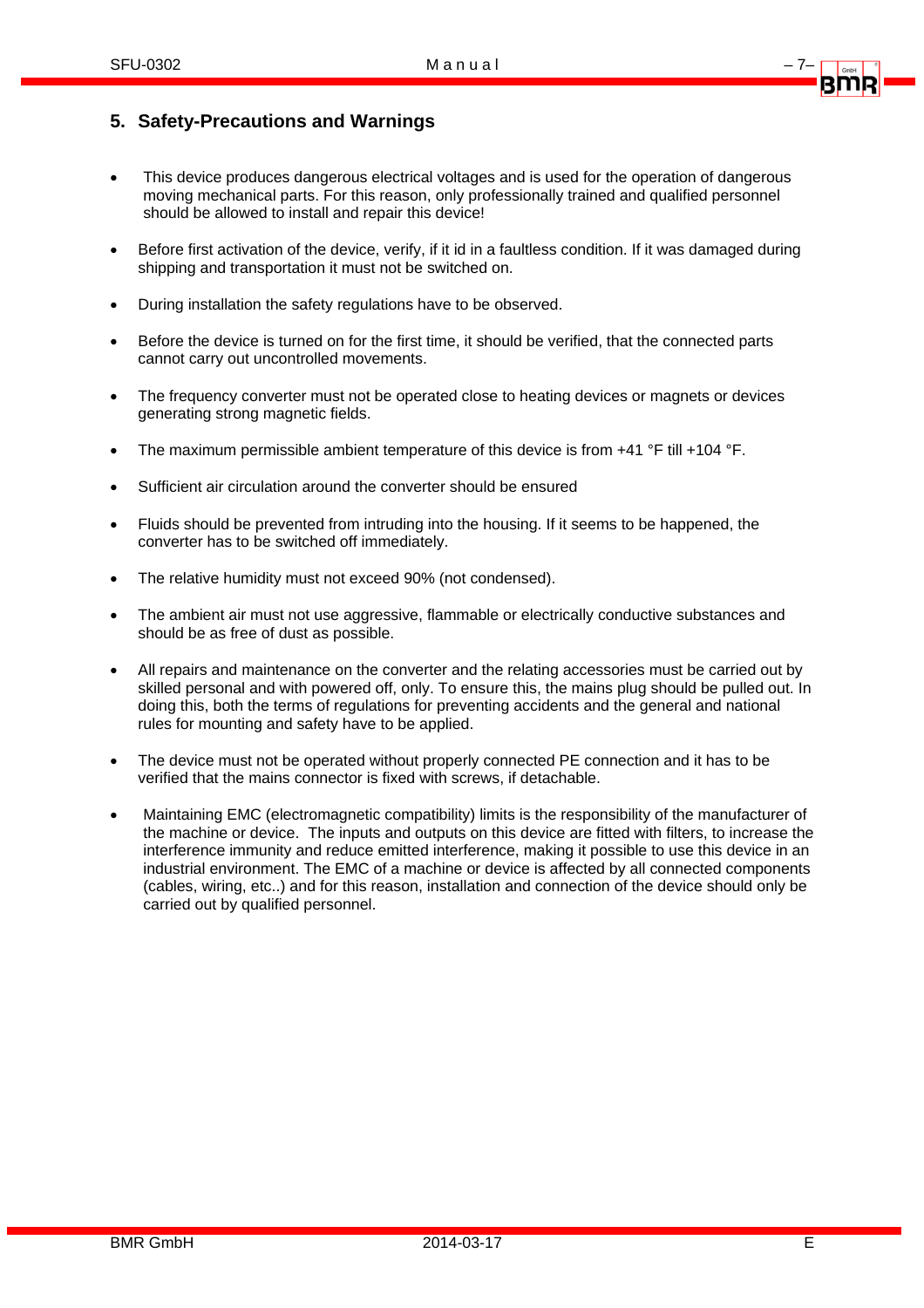

#### **6. Connections, Interfaces and Pinouts**

Operational parameters and outputs:

 The **SFU-0302** covers all current important operational parameters and operating data. Up to 6 digital outputs can be used for signalling and up to 2 analogue values can be output to the analogue outputs (0-10V) .

Remote Control and Outputs:

 6 digital inputs (24V) and 2 analogue inputs (0-10V) are available for remote control of the **SFU-0302**.

 These assignments can be freely configured. Using the optional Windows PC software *SFU0302* the above assignments can be easily achieved, providing exceptional flexibility with each application

 Each operating parameter can be assigned as a signal and each control signal can be allocated the required I/O pin. In addition, the logic level (high or low active) can be individually defined. The same assignment is also possible for the analogue measured data and control data at the analogue I/O pin.

 The standard allocations of operational parameters, their outputs, control signals and inputs, are listed in the following table.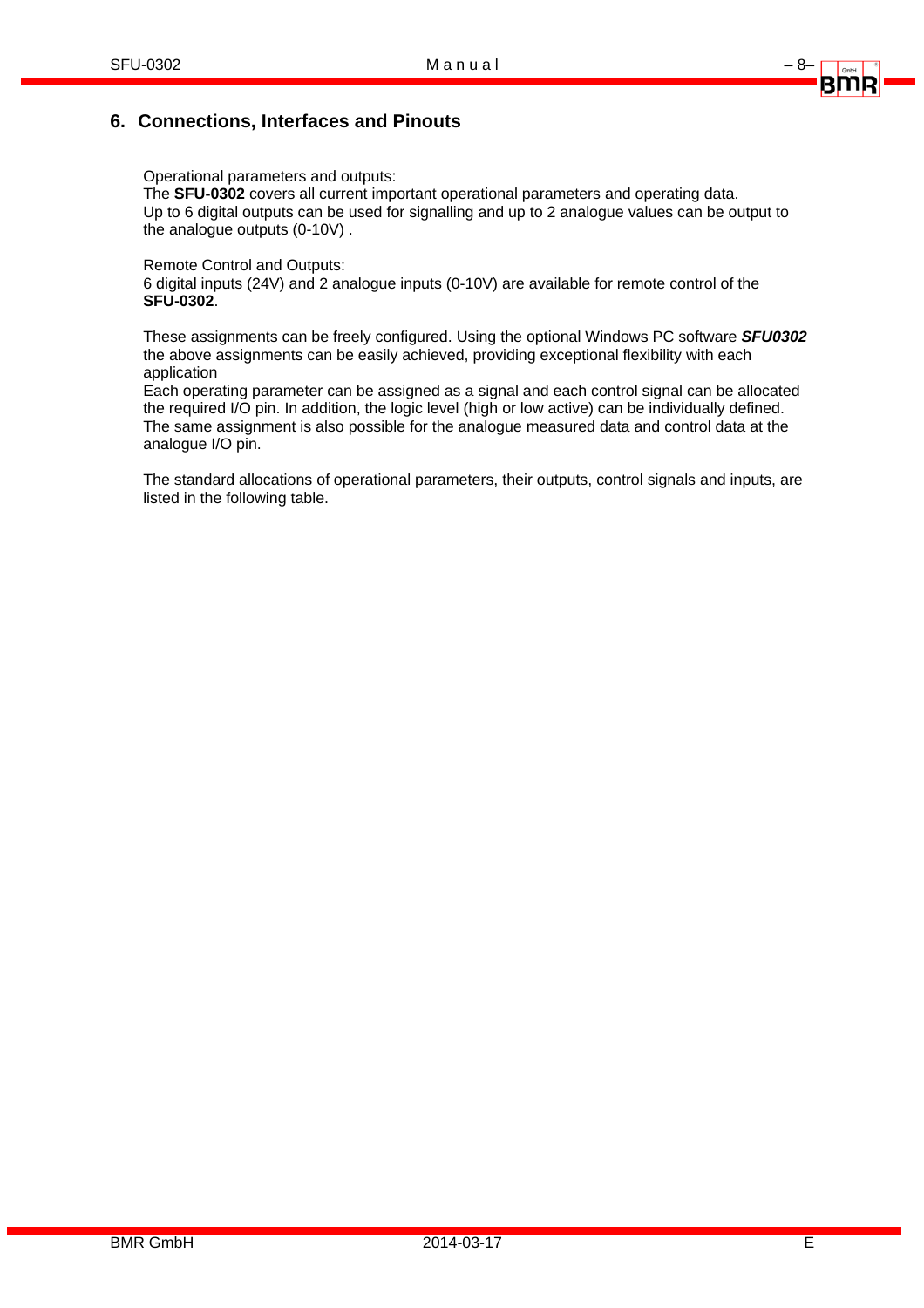

# **6.1 Digital and Analog I/Os (D-Sub 25pin fem.)**

| I<br>Pin        | Description        | <b>Direction</b> | Function / User Message |
|-----------------|--------------------|------------------|-------------------------|
| $\mathbf{1}$    | Relay Common       |                  |                         |
| 14              | Relay Common       |                  |                         |
| $\overline{2}$  | Relay 1            | Output           |                         |
| 15 <sup>1</sup> | Relay 2            | Output           |                         |
| $\overline{3}$  | Relay 3            | Output           |                         |
| 16              | Relay 4            | Output           |                         |
| $\overline{4}$  | Relay 5            | Output           |                         |
| 17              | Relay <sub>6</sub> | Output           |                         |
| 5               | Relay 1 NO contact | Output           |                         |
| 18              | +24V/50mA          | Output           | auxiliary power supply  |
| $6\phantom{1}6$ | +24V/50mA          | Output           | auxiliary power supply  |
| 19              | <b>GND</b>         |                  |                         |
| $\overline{7}$  | <b>GND</b>         |                  |                         |
| 20              | Relay 2 NO contact | Output           |                         |
| 8               | <b>Hall Sensor</b> | Output           | RPM-Signal from DSP     |
| 21              | Digital In 6       | Input            |                         |
| 9               | Digital In 5       | Input            |                         |
| 22              | Digital In 4       | Input            |                         |
| 10              | Digital In 3       | Input            |                         |
| 23              | Digital In 2       | Input            |                         |
| 11              | Digital In 1       | Input            |                         |
| 24              | Analogue In 1      | Input            |                         |
| 12              | Analogue In 2      | Input            |                         |
| 25              | Analogue Out 1     | Output           |                         |
| 13              | Analogue Out 2     | Output           |                         |

The digital outputs (relays 1...6) are galvanically separated contacts  $(500V<sub>Isolation</sub>)$ .<br>D.C.: 24V / 1000mA  $A.C.: 125V/500mA$ A.C.: 125V / 500mA

- Digital input switching level: "0" 0...7V "1" 18...24V
- The digital inputs require a high level of 24 V for correct function (PLC standard level).
- Hall sensor output level: 0-24V (24V level.)
- Analogue input voltage range: 0...10V
- The +24V output can be used as a power supply for this type of electronic spindle interface.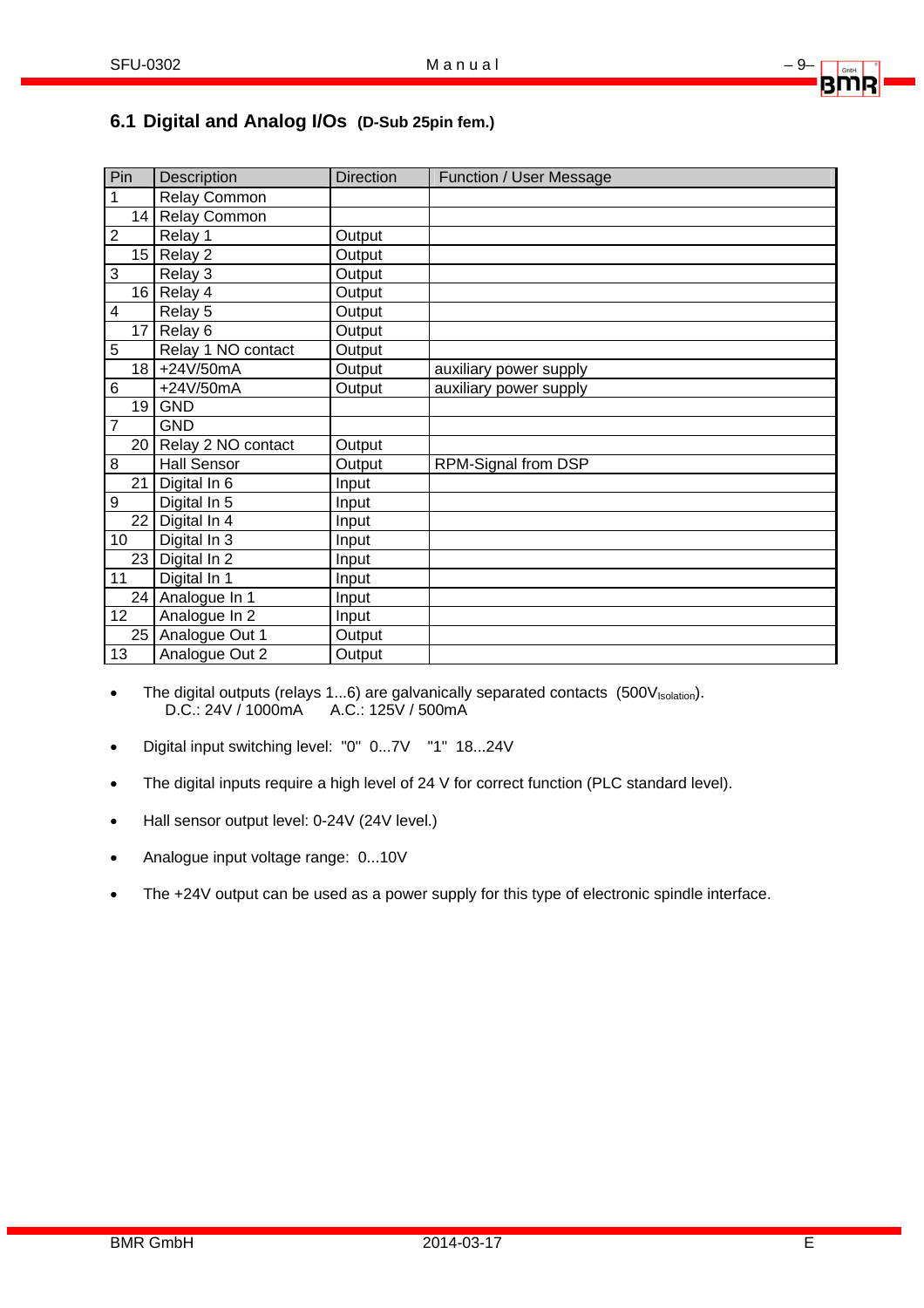

| Pin             | Name        | <b>Direction</b> | <b>Function</b>                 |
|-----------------|-------------|------------------|---------------------------------|
| $\vert$ 1       | <b>NC</b>   |                  |                                 |
| 9               | +5V/50mA    | Output           | for auxiliary power supply      |
| $\overline{2}$  | <b>GND</b>  |                  |                                 |
| 10 <sub>l</sub> | <b>GND</b>  |                  |                                 |
| 3               | Bit 0       | Input            | automatic spindle detection     |
| 11              | Bit 0       | Input            | automatic spindle detection     |
| $\overline{4}$  | Bit 1       | Input            | automatic spindle detection     |
| 12 <sub>1</sub> | Bit 1       | Input            | automatic spindle detection     |
| 5               | Bit 2       | Input            | automatic spindle detection     |
| 13 <sup>1</sup> | Bit 2       | Input            | automatic spindle detection     |
| 6               | Bit 3       | Input            | automatic spindle detection     |
| 14 <sub>1</sub> | Bit 3       | Input            | automatic spindle detection     |
| $\overline{7}$  | <b>PTC</b>  | Input            | Temperature Signal from Spindle |
|                 | $15$ PTC    | Input            | Temperature Signal from Spindle |
| 8               | Hall sensor | Input            | RPM-Signal from Spindle to DSP  |

### **6.2 Spindle Interface for Control Signals (D-Sub 15 pin fem.)**

- The spindle interface is completely isolated by optocouplers. It can be used for automatic spindle detection, if enabled. ( form '**digital inputs**'). To set a high level to one bit, a simple connection to the spindle GND is made. An open contact equals low level. The direction of high/low active can be changed in the form '**digital inputs**'.
- The PTC input detects over-temperature of the spindle. A high resistor value at this pin of >600 Ohms causes the switching of digital output overtemp spindle ( form '**digital outputs**') and safety cut-out following the programmed delay ( form '**delays**').
- The Hall sensor input operates from input signal levels of  $+/-1V$  within the common mode range of 0..10V.
- The 5V output can be used as a power suppl.

#### **6.3 RS232 (D-Sub 9 pin Male)**

| Pin        | <b>Description</b> | <b>Function</b>                  |
|------------|--------------------|----------------------------------|
| $\sqrt{2}$ | <b>RxD</b>         | receive-data (data to converter) |
| ◡          | ГxD                | send-data (data from converter)  |
| ς<br>ັ     | <b>GND</b>         | Ground                           |

use a standard zero-modem-cable for connection to PC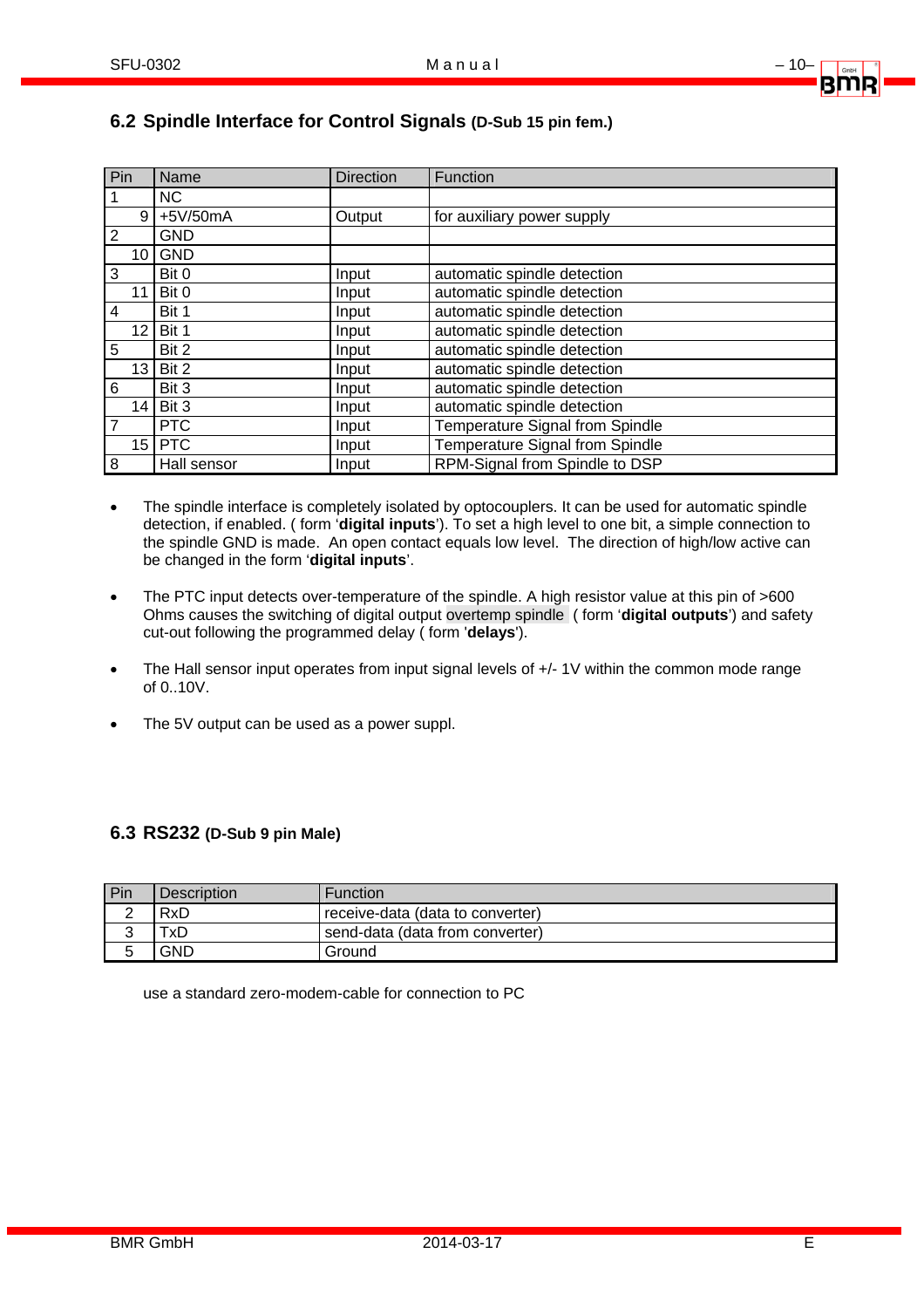### **6.4 Spindle Connection**

**on Round Connector** (Female 6Pin+PE)



Amphenol C16-1 / Binder 693





- 1 Spindle Phase U
- 2 Spindle Phase V 3 Spindle Phase W
	-
- 4 n.c.
- 5 Signal-GD for PTC + speed sensor
- 6 Signal speed sensor
- 7 Signal PTC
- 8 Shield
- 9 Shield
- 10 +12V (on option)
- 11 n.c.
- 12 n.c.<br>PE Prot
	- Protective Earth Spindle

Other types of connectors or pinnings are possible on option

#### **6.5 Mains Connection**

| 3 pin Euro-Plug oder Screw Terminals |
|--------------------------------------|
|--------------------------------------|



L1 N PE **L1** Mains L1 **N** Neutral N **PE** Protective Earth GND



 **Control cables, supply cables and motor cables have to be separeted from each other. Shielded cables are to be preferred !**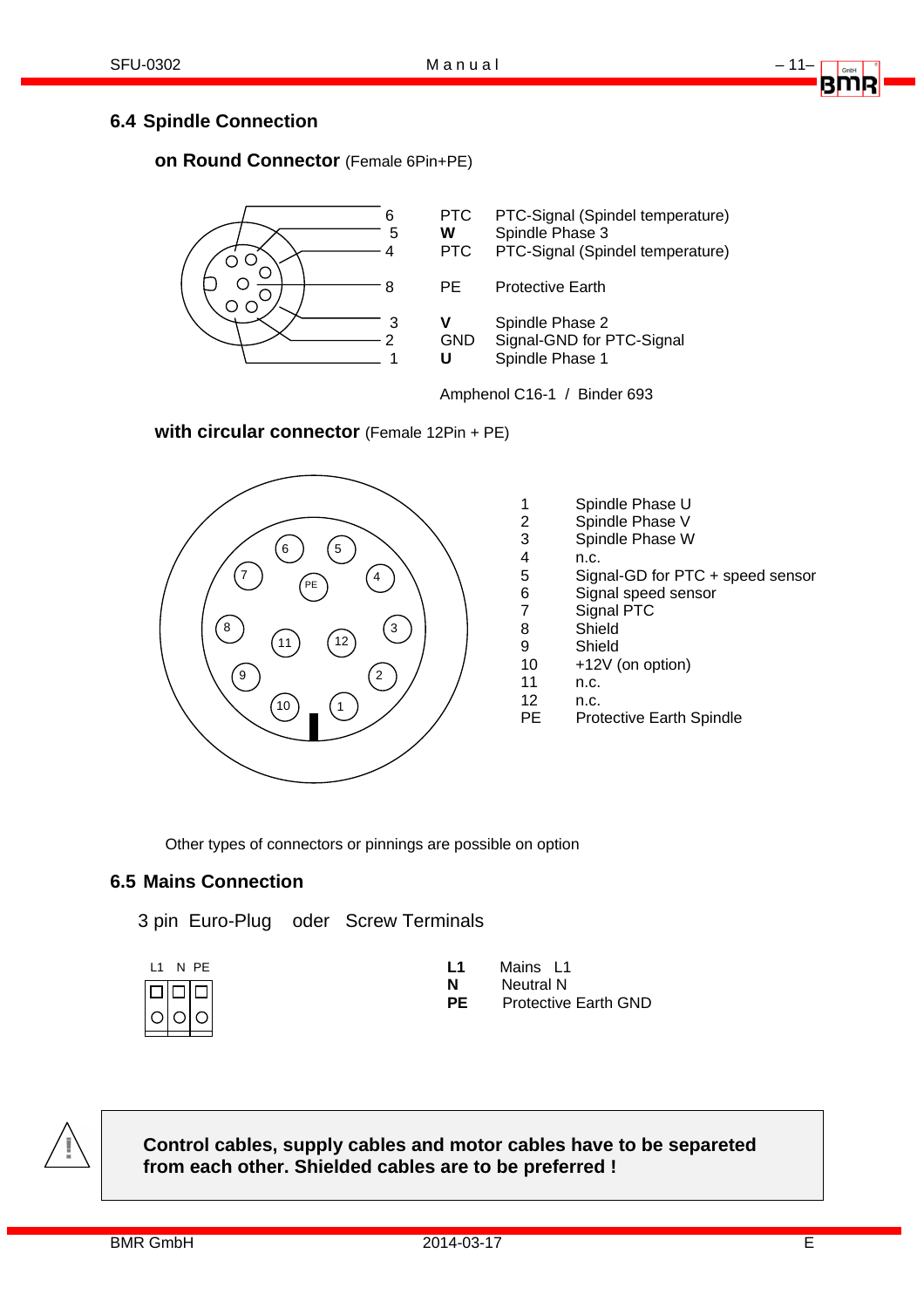# **Backpanel**

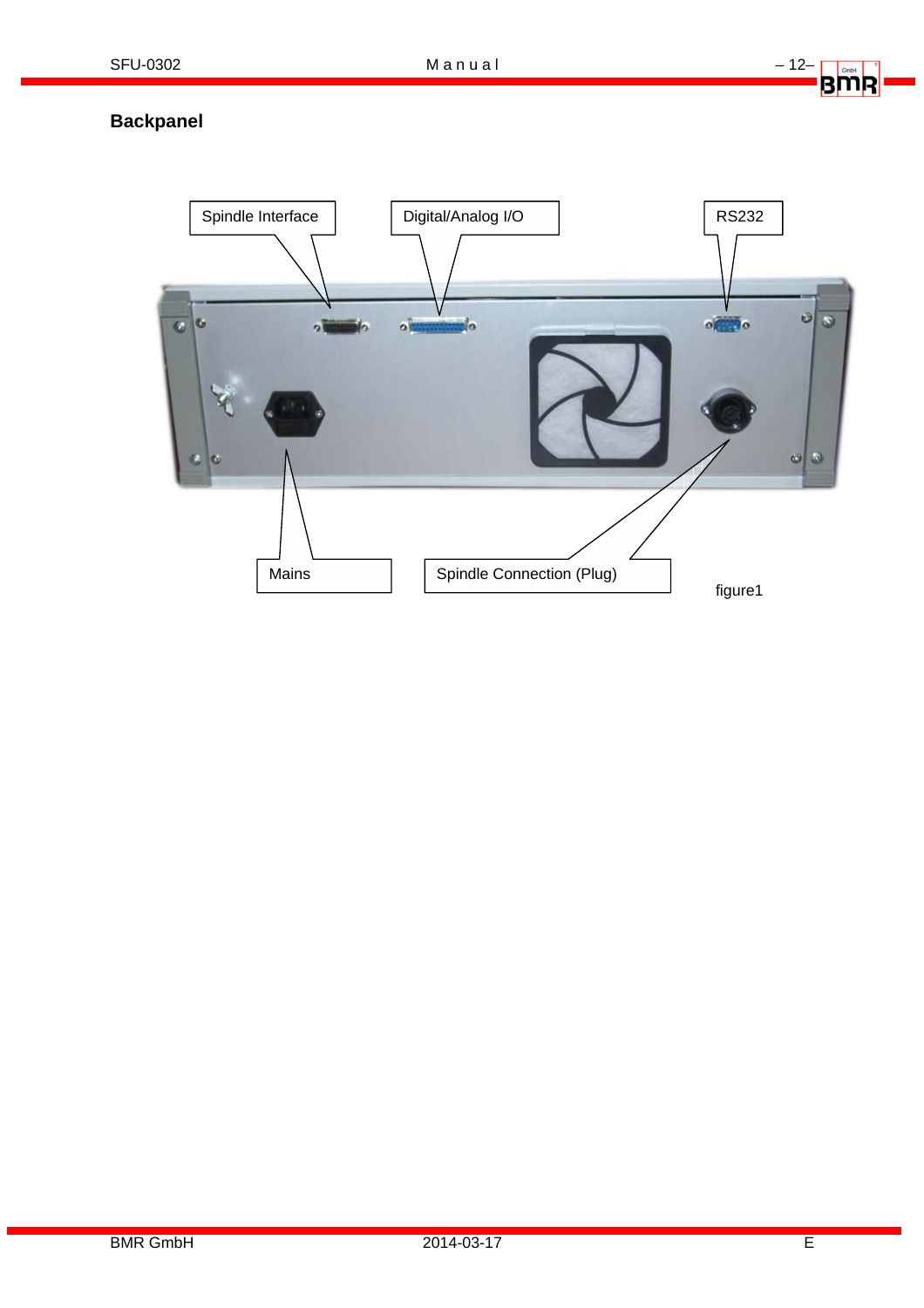# **7. Functions, Commissioning, Operation**

3 operational possibilities:

- Control and configuration manually via front keys
- Automatic control and configuration via PLC / IPC
- Automatic control and configuration via PC (RS232 interface)

# **7.1 Front Panel**



figure 2 and 2 and 2 and 2 and 2 and 2 and 2 and 2 and 2 and 2 and 2 and 2 and 2 and 2 and 2 and 2 and 2 and 2

The front keys allow access to following functions:

- Start / Stop manually
- RPM-control via UP / DOWN keys
- Spindle characteristic selection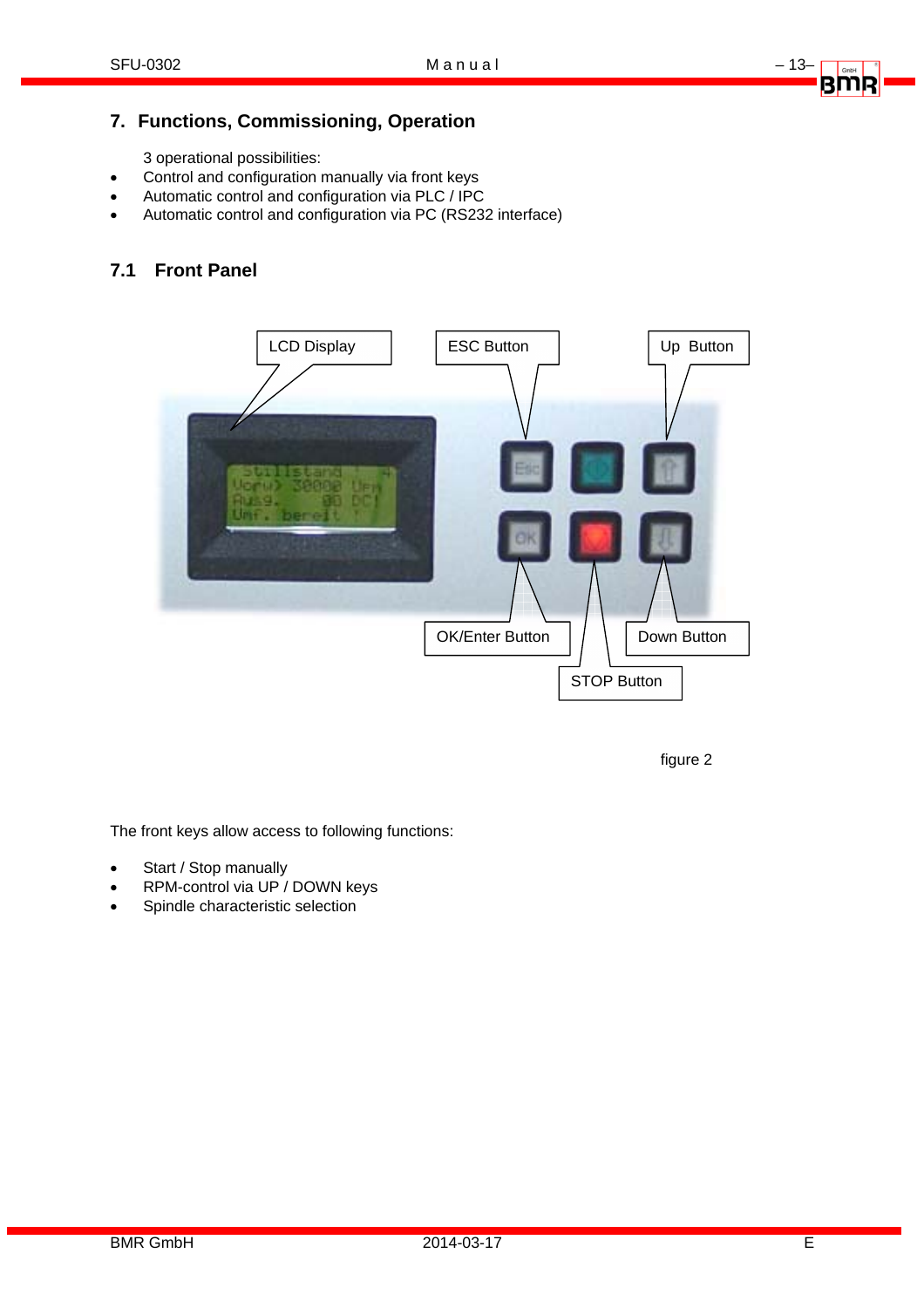# **7.2 LCD-Display**

All system data and parameter such as RPM, load or errors will be displayed on the LCD-display. The actual load output is displayed by bargraph and absolute in % in the bottom line of the display.

The pre-selected duty RPM and spindle characteristic and the actual RPM of the spindle is displayed

|           | converter is running spindle characteristic 3<br>converter is in Stop State > spindle standstill                                                               | Stop state !<br>3<br>Forw> 25000 Rpm<br>Outp. 25000<br>Rpm<br>Conv ready ! |
|-----------|----------------------------------------------------------------------------------------------------------------------------------------------------------------|----------------------------------------------------------------------------|
|           | converter is accelerating<br>power output 67%                                                                                                                  | 3<br>Forw> 25000<br>Rpm<br>Outp. 7830<br>$R$ p m<br>67%                    |
|           | converter is accelerating<br>power output 34%                                                                                                                  | 3<br>Forw> 25000<br>$Rp$ m<br>Outp. 19240<br>Rpm<br>34%                    |
|           | spindle is rotating at duty RPM<br>power output 20%                                                                                                            | duty RPM reached 3<br>Forw> 25000 Rpm<br>Outp. 25000 Rpm<br>20%            |
|           | Errors are displayed in the top line by text.                                                                                                                  |                                                                            |
|           |                                                                                                                                                                | Overload<br>3<br>Forw> 25000 Rpm<br>Outp. 25000 Rpm<br>conv. not ready !   |
|           | If an error is detected, this is indicated by the message conv. not ready !<br>and with an error-message in the first line.<br>list of possible error-messages |                                                                            |
|           | Error overload                                                                                                                                                 | Overload Stop                                                              |
| $\bullet$ | Error overload of converter<br>Error overtempertature of the spindle                                                                                           | Overtemperature!<br>Overtemp Spindle                                       |
|           | Error overtemperature of converter and spindle                                                                                                                 | Overtemp cnv+sp!                                                           |
|           | Error overvoltage                                                                                                                                              | Overvoltage stop                                                           |
|           | Error undervoltage<br>Error undervoltage Stop                                                                                                                  | Undervolt. out<br>Undervolt. stop!                                         |
|           | Error powerstage disabled                                                                                                                                      | PWRsta. disabled                                                           |
|           | Error shutdown enabled                                                                                                                                         | Stop state                                                                 |
|           | Error no spindle or spindle-line break<br>Error timeout ser. interface                                                                                         | noSpindle-cable?<br>RS232 Error                                            |
|           |                                                                                                                                                                |                                                                            |

• Error spindle characteristic not valid  $\begin{array}{ccc} \hline \text{P} & \text{D} & \text{D} & \text{D} & \text{D} & \text{D} & \text{E} & \text{F} & \text{F} & \text{F} & \text{F} & \text{F} & \text{F} & \text{F} & \text{F} & \text{F} & \text{F} & \text{F} & \text{F} & \text{F} & \text{F} & \text{F} & \text{F} & \text{F} & \text{F} & \text{F} & \text{F} & \text{F} & \text$ 

• Error encoder/hall sensor **Encoder error**: !

**BMR GmbH** 2014-03-17 **E**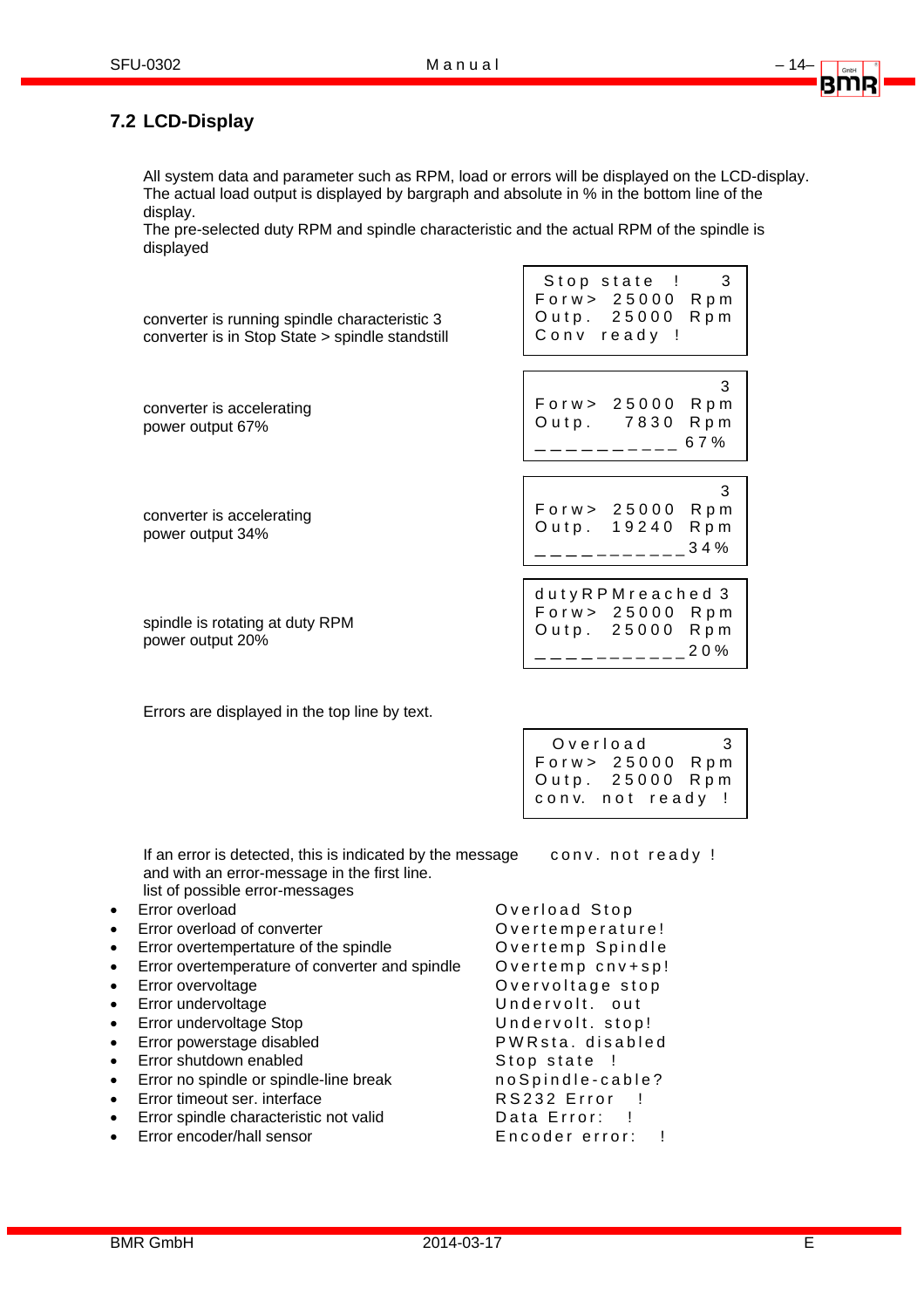## **7.3 Configuration via the Front Keys**

Menu settings can only be adjusted when the device has come to a complete standstill. By simultaneously pressing the keys **STOP** and **OK ,** the Menu **Spindle Characteristic Setting** will appear**:** 

Select the number of the spindle characteristic using the **UP** and **DOWN** keys. Accept and activate desired characteristic by pressing **OK**.

The display will indicate whether the spindle characteristic is valid or not (check sum...., data) Exit with **ESC** without selection

#### **Spindle Characteristic :**

- Standard: A number of spindle characteristics are already implemented. Existing characteristics can be loaded and displayed using the PC software *SFUTerminal*.
- Variants for Hofer motors: all spindle characteristics for Hofer-Motors are implemented exworks.

**CAUTION: To avoid severe motor / spindle damage, select correct motor / spindle characteristic !** 



 **Where several spindles are in use within one system, the user must ensure use of the correct spindle characteristic number to prevent spindle damage ( different spindle types may have different line voltages !)** 

The LCD shows all relevant system messages for speed, load or errors. In the event of an error, the error type is displayed in plain text.

### **7.4 RPM configuration**

(all references to menues relate to setup software SFU-Terminal)

The preset of revolutions per minute of the spindle can be achieved by two ways:

#### • **Preset manually via panel keys**

In form 'Analogue Inputs' option button  $\overline{O}V$  has to be enabled in the line of duty RPM . (no analogue input is assigned to this function)

The duty RPM is displayed on the LCD and can be changed with **UP / DOWN** (holding a key down increases the count rate). RPM can be changed during operation

#### • **Preset via analogue input** duty RPM

In form 'Analogue Inputs' option button  $\overline{O}V$  has to be disabled and the function duty RPM . has to be assigned to an analogue input. Additionally a scaling has to be selected from the list box duty RPM (e.g.: 1V/10.000RPM)

The value of the duty RPM is displayed on the LCD according to the scaling and the voltage at the input. A voltage of 0V leads to a standstill and a voltage higher than 0V leads to a startup upto the desired revolution. An input voltage of 4V and a scaling as above mentioned lead to a revolution of 40.000RPM.

The settings must be downloaded into the converter with the button write data.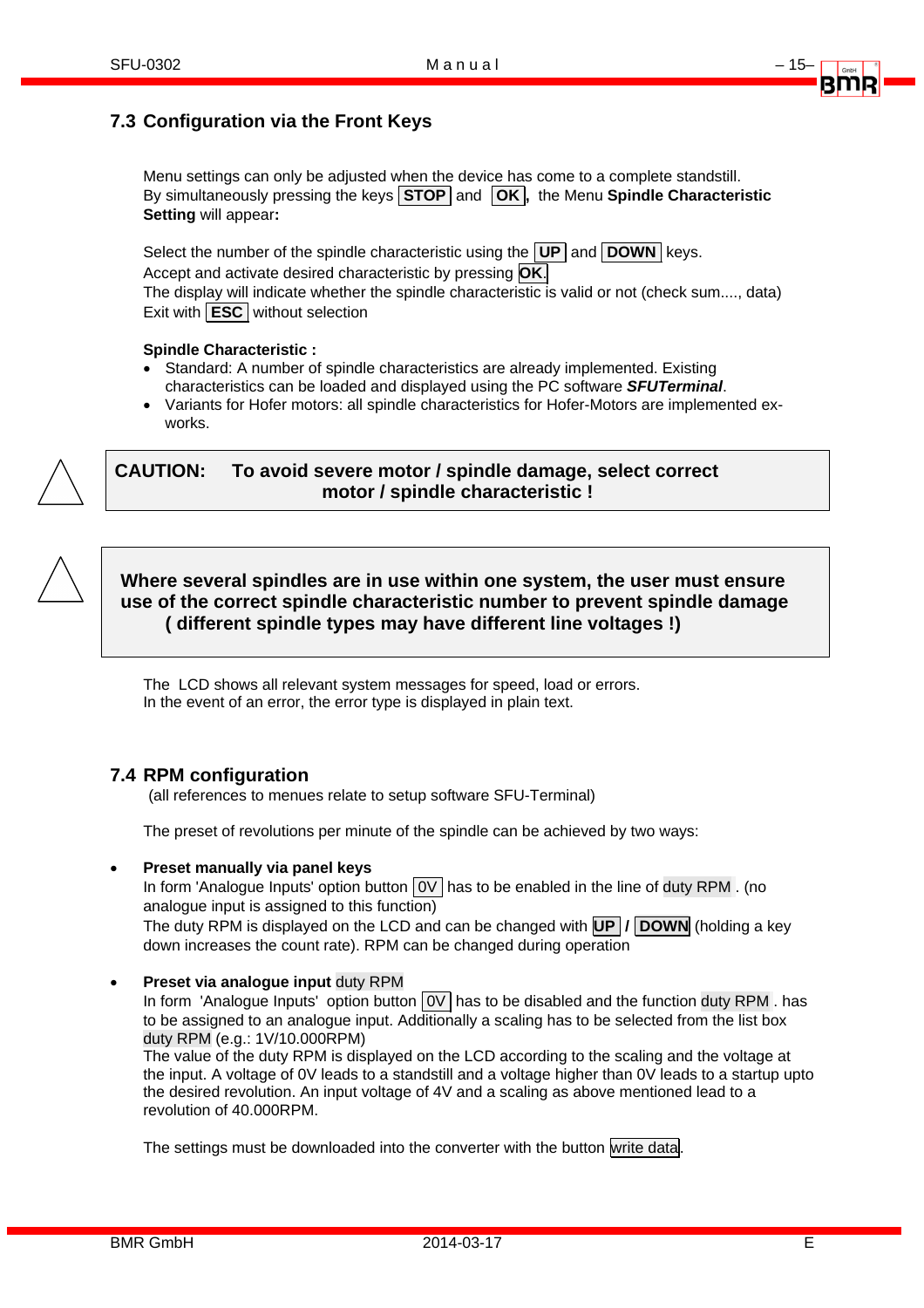#### **7.5 Starting and Stopping the Frequency Converter**

(all references to menues relate to setup software SFU-Terminal)

There are different methods of starting and stopping **SFU-0302** frequency converters, due to many different requirements, as follows below:

- manually via panel keys
- Remote control via digital input
- Remote control via analogue input
- Remote control via serial interface

Before starting the converter is possible, a preset of the RPM ( $> 7.4$ ) has to be done. This is necessary for all options of starting with the exception of analogue starting.

- Manually via panel keys Activation of spindle start via the green **START** key. Spindle-stop is activated by the red **STOP** key on the operator panel.
- Remote control via digital input Start/Stop by external PLC or CNC Digital Input 1 is the default. To change this, click on the menue '**digital inputs**' The correct spindle characteristic can be preset here also.

Depending on your safety regulations, you can program this individually and set high or low active signals. In general, when using SPS control, it is best to set safety cut-outs at low-active, so that the machine will stop should a cable or connector defect occurs.

- Remotely via the analogue input Analogue starting will be enabled where at least one of the analogue inputs in the menue '**analogue inputs**' is selected and a valid signal at the digital input Start/Stop is present. Additionally a scaling has to be selected from list-box duty RPM of analogue value to RPM.
- Remotely via the RS232 serial interface from a PC or PLC . The speed pre-selected from the panel is taken as the required speed in this instance. Speed can be altered via commands from the RS232 interface.

The RS232 interface offers complete control of the **SFU-0302** converter via the optional fullversion Windows platform. The level of control this provides is almost at machine-level, so that this option is more appropriate for error evaluation and special control features via PC. If you need to control the **SFU-0302** remotely, please contact BMR or your local distributor for assistance and the RS232 command-set.



Where one of the above options has been selected to operate the converter, only that preselected option can then be used to stop the converter! Only one of the safety functions can override the operation.

#### **7.6 Remote-Controlled Configuration of Direction of Rotation via Digital Inputs**

Via digital input RPM direction . Setup is carried out in menue '**digital inputs**' . This is necessary, if the direction of rotation has to be controlled , for example, via a PLC. Reversal can only take place once the spindle / motor has come to a complete stop. If the direction preselection setting is changed whilst the spindle / motor is running, the spindle / motor will not turn in the new direction until it has been brought to a complete standstill and then restarted.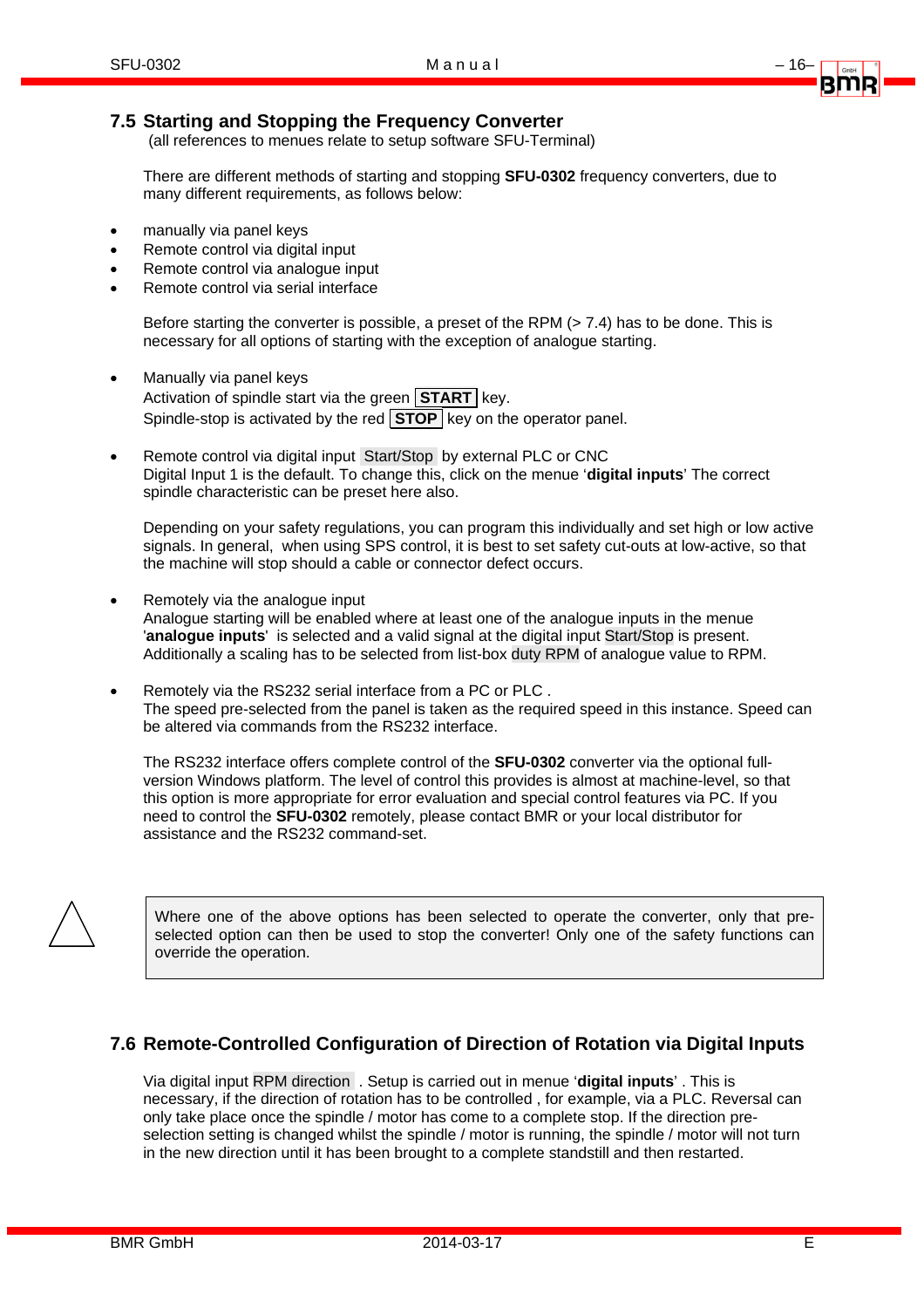As shown above, all these safety and start-up features are programmable and a digital input pin or logical behaviour of this pin (high-, low-active) can be selected.

The following safety functions bring about controlled stopping of the machine, pre-defined by the deceleration times selected within the spindle characteristics,

- Safety stop by spindle overtemperature, if this function is activated and it's delay-time exceeded In form 'Spindle' this function can be enabled with the check button Temp. sense and in form '**delays**' the delay time can be specified.
- Safety stop by converter over-temperature and delay-time exceeded, specified in the form '**delays**' (accessed by delays button)
- Safety stop by overload and time delay exceeded (determined by maximum current and voltage in the spindle diagram and the form '**delays**', accessed by delays button)
- Immediate safety stop by over-current of the converter.
- Safety stop by emergency stop through digital input shutdown in form '**digital inputs**'

 The following stopping methods shut off the power stage and the spindle will slow down only though its own load. This process can take up to ten minutes until the spindle has fully stopped:

- Safety stop via short-circuit protection on digital input PDP Interrupt determined by internal converter current limit.
- Safety stop by digital input PWR stage off in the form '**digital inputs**'.

 After an error flag has occurred, it must be cleared by a Start/Stop sequence or a digital error reset with a digital input (in form '**digital inputs**' Error reset). 4 seconds after error reset, the device is ready for operation again.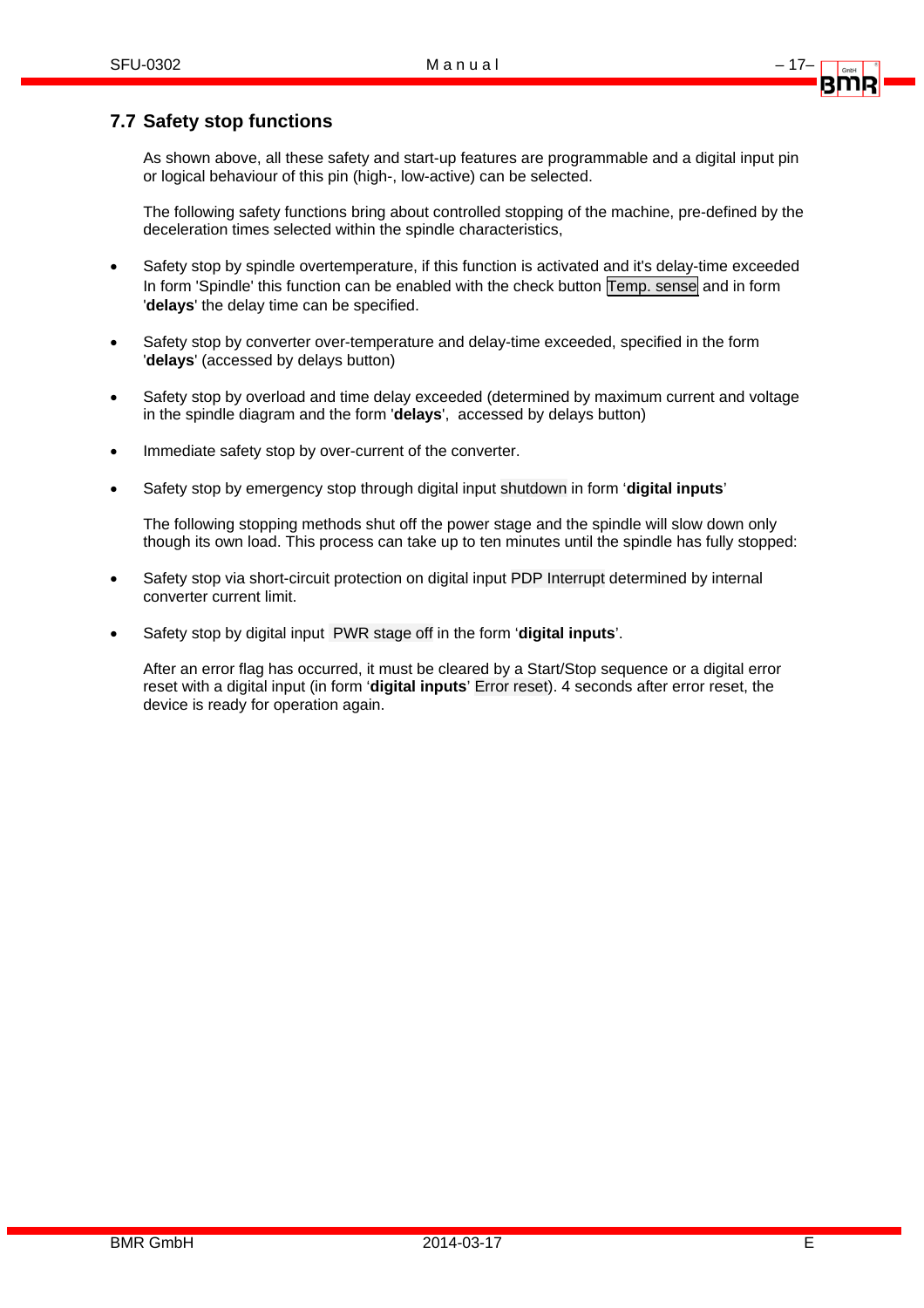

## **8. Calibration and Configuration using Windows-Software**

The software *SFUTerminal* is an optional tool used to configure SFU-0302 0312 series frequency converters and also provides the possibility of user-friendly data display and calibration, implemented as follows:

- 1. Start-up frequency converter and connect via RS232 interface.
- 2. Start-up program *SFUTerminal.EXE*

The interface is then configured automatically. A connected frequency converter is detected and all data transfer parameters are synchronised.

| <b>T</b> SFU Terminal Version: 4.3                     |                                                                                                                  | 4 |  |
|--------------------------------------------------------|------------------------------------------------------------------------------------------------------------------|---|--|
| <b>RET</b> Language Set Comport Version <b>AP</b> Help |                                                                                                                  |   |  |
|                                                        | <b>SFU Terminal</b>                                                                                              |   |  |
|                                                        | ⊛<br>GmbH<br>BMR<br>The Sign of Quality                                                                          |   |  |
|                                                        | Made in Germany                                                                                                  |   |  |
|                                                        | Unterreichenbacher Str. 1<br>90455 Nümberg/Katzwang<br>Tel. 09122-63148-0<br>Info@BMR-GmbH.de<br>www.BMR-GmbH.de |   |  |
|                                                        | <b>Start</b>                                                                                                     |   |  |
|                                                        |                                                                                                                  |   |  |
|                                                        |                                                                                                                  |   |  |

**The description can be found in the Help menu.**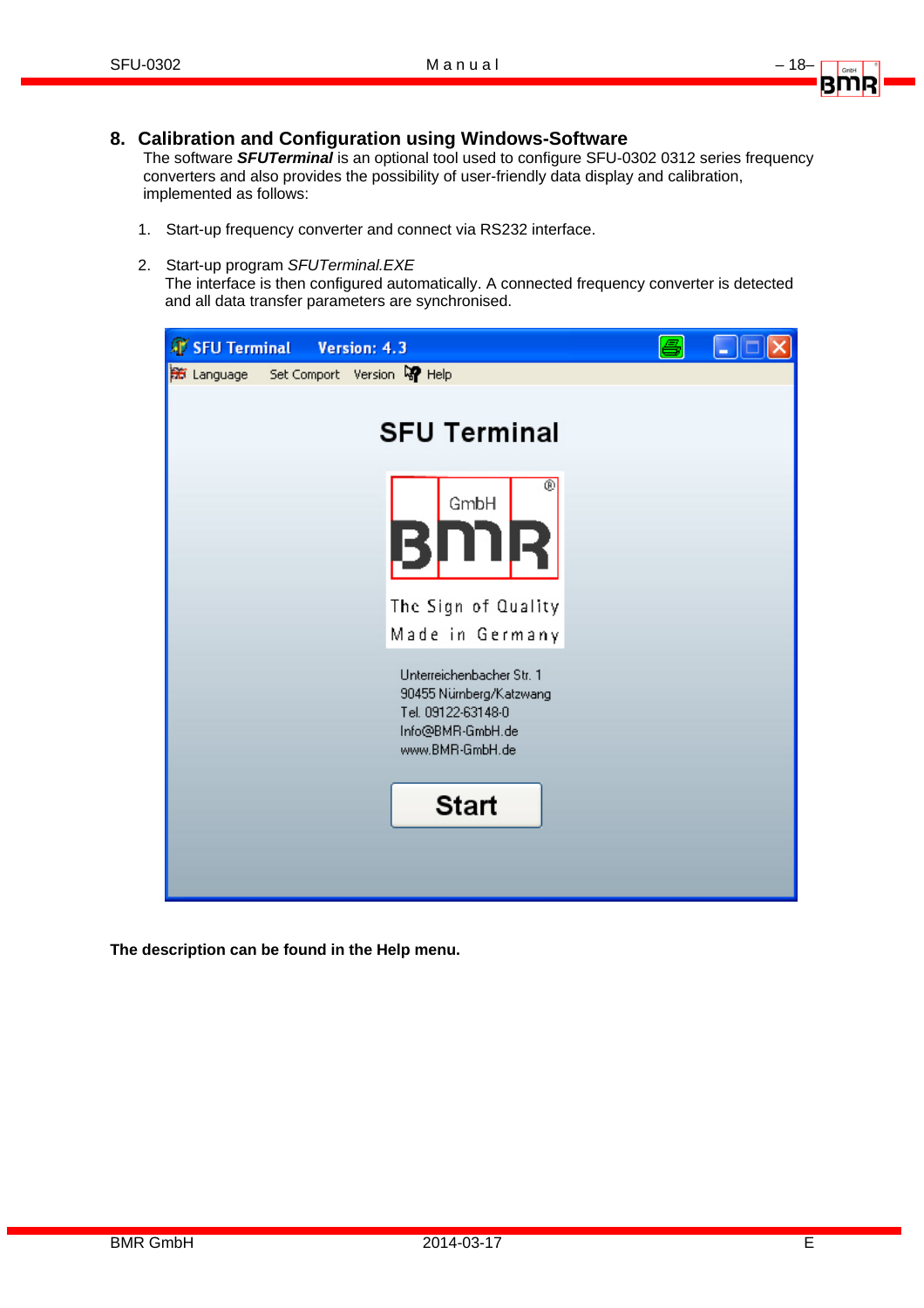# **9. Errors. Trouble-Shooting**

| <b>Error Description</b>                                            | Cause                                                                           | Fixing                                                                                                                                                                        |
|---------------------------------------------------------------------|---------------------------------------------------------------------------------|-------------------------------------------------------------------------------------------------------------------------------------------------------------------------------|
| After power on the<br>converter indicates<br>Not Ready and Error    | Input "Emergency Stop" is not<br>properly or not wired at all.                  | +24V Signal at this input                                                                                                                                                     |
|                                                                     | The converter is at excess<br>temperature                                       | > Let the converter cool down<br>> Check, if the fan is working properly or<br>maintain that air flow around the heatsink is<br>sufficient<br>> Slow down the tooling process |
|                                                                     | Pulse inhibitor circuit is engaged, at<br>devices with such a circuit (SFU0303) | > For disengaging wire +24V to the<br>appropriate Pin                                                                                                                         |
|                                                                     |                                                                                 | > Wire a bridge between X2.1 - X2.10<br>(SFU0303)                                                                                                                             |
|                                                                     | A spindle diagram which is not valid is<br>selected                             | Change spindle characteristic with the help<br>of the front panel keys or with SFU-Terminal                                                                                   |
|                                                                     | Short circuit detection of the out put<br>has tripped                           | > Check, if the spindle is blocked<br>> Check, if there is a short circuit within the<br>spindle                                                                              |
|                                                                     |                                                                                 | > Check, if there is a Ground fault (at least<br>one prong of the spindle cable is connected<br>with PE)                                                                      |
|                                                                     |                                                                                 | > Check, if there is a short circuit within the<br>spindle cable                                                                                                              |
| <b>Error Description</b>                                            | Cause                                                                           | Fixing                                                                                                                                                                        |
| After power on the<br>converter indicates Not<br>Ready and Error    | No spindle connected                                                            | Connect spindle                                                                                                                                                               |
| and<br>the evaluation of the                                        | No temperature sensor present within<br>the spindle                             | Disable in spindle characteristic menu in<br>SFU-Terminal the Temperature Sensor<br>button                                                                                    |
| temperature sensor is<br>activated in the spindle<br>characteristic | Temperature sensor of the spindle<br>defective                                  | > Change spindle<br>> Disable in spindle characteristic menu in<br>SFU-Terminal the Temperature Sensor<br>button                                                              |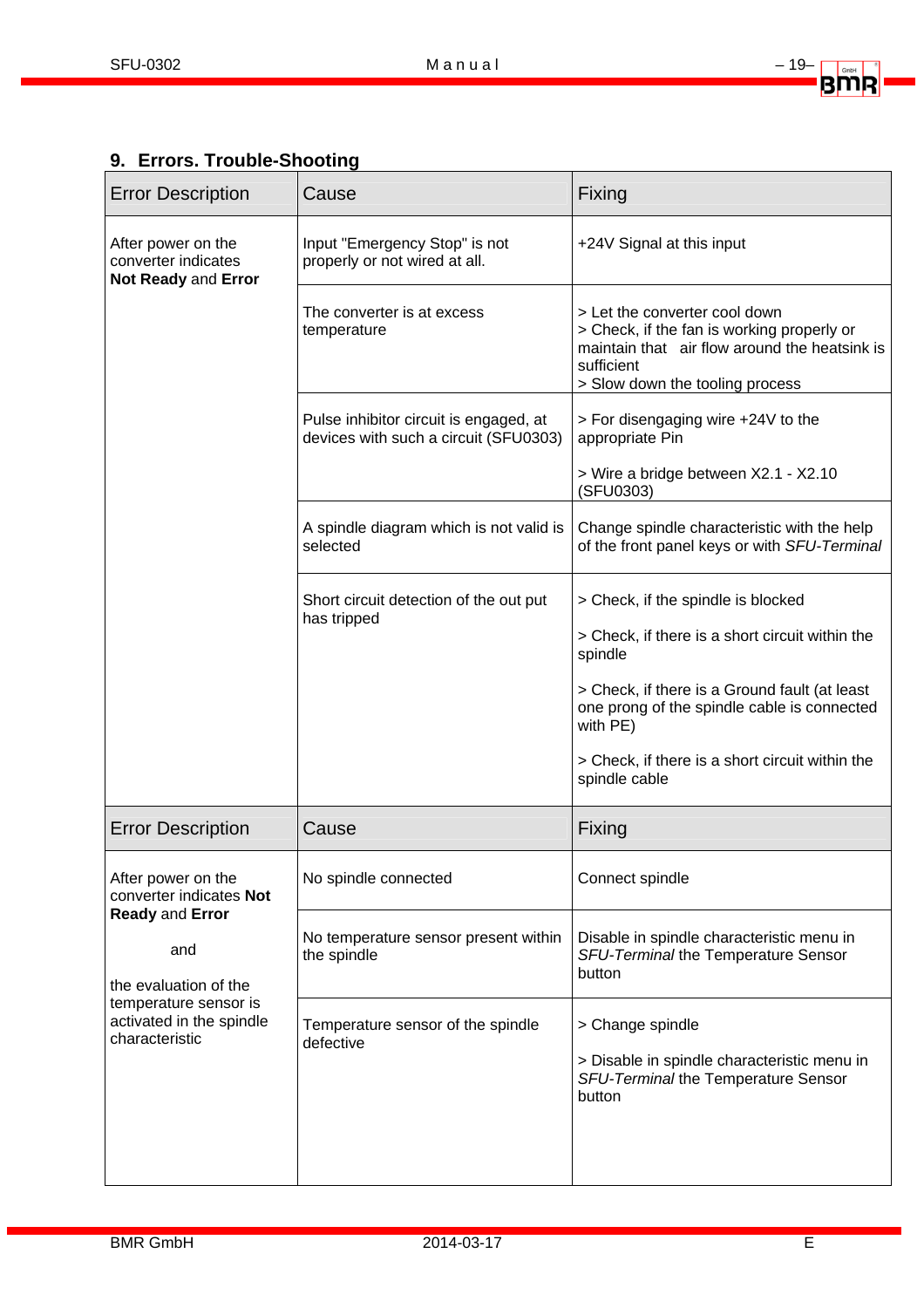| <b>Error Description</b>                                                                                                                                       | Cause                                                                                                                                                                     | Fixing                                                                                                                                          |
|----------------------------------------------------------------------------------------------------------------------------------------------------------------|---------------------------------------------------------------------------------------------------------------------------------------------------------------------------|-------------------------------------------------------------------------------------------------------------------------------------------------|
| In case of connecting the<br>converter with a PC or<br>after launching the SW<br>SFU-Terminal the<br><b>Converter is not</b><br>detected and not<br>recognized | Incorrect connection cable or wiring<br>fault                                                                                                                             | > Check cable for proper Pinout.<br>> Verify at USB cables that it's length is not<br>longer than 2m<br>> Try to use original BMR cables, only. |
|                                                                                                                                                                | In case of using RS232                                                                                                                                                    | > Use the USB-Interface at the PC together<br>with a USB-RS232 converter.<br>> For use with SFU 0303 a specific RS232<br>cable is required      |
|                                                                                                                                                                | In case of using a USB-RS232<br>converter the USB-driver is not<br>installed correctly.                                                                                   | install driver                                                                                                                                  |
|                                                                                                                                                                | unsure                                                                                                                                                                    | <b>Restart SFU-Terminal</b>                                                                                                                     |
| <b>Start with push buttons</b><br>not possible                                                                                                                 | Start button deactivated                                                                                                                                                  | Enable Start button by un-checking the<br>checkbox "Block Start Button"                                                                         |
| Spindle does not start,<br>in spite of a valid signal<br>for Start                                                                                             | An input is assigned with the function<br><b>Emergency Stop and configured as</b><br>"Low Active".                                                                        | > For unlocking, a signal of "HI" / +24V is<br>required at this input<br>> Deactivate this function or setup as "High                           |
|                                                                                                                                                                | > This is default state on delivery                                                                                                                                       | Active"                                                                                                                                         |
|                                                                                                                                                                | The evaluation of the temperature<br>sensor is activated in the spindle<br>characteristic, but it is not connected<br>or a sensor isn't implemented within<br>the spindle | > Connect the temp sensor wires with the<br>SFU.<br>> un-check the button "Temp Sensor" in the<br>spindle characteristic in SFU-Terminal        |
|                                                                                                                                                                | -> in this case <b>Error</b> is indicated,<br>additionally                                                                                                                |                                                                                                                                                 |
|                                                                                                                                                                | The spindle test is engaged                                                                                                                                               | > Check cable and connections for proper<br>wiring or short circuit                                                                             |
|                                                                                                                                                                |                                                                                                                                                                           | > Check spindle                                                                                                                                 |
|                                                                                                                                                                |                                                                                                                                                                           |                                                                                                                                                 |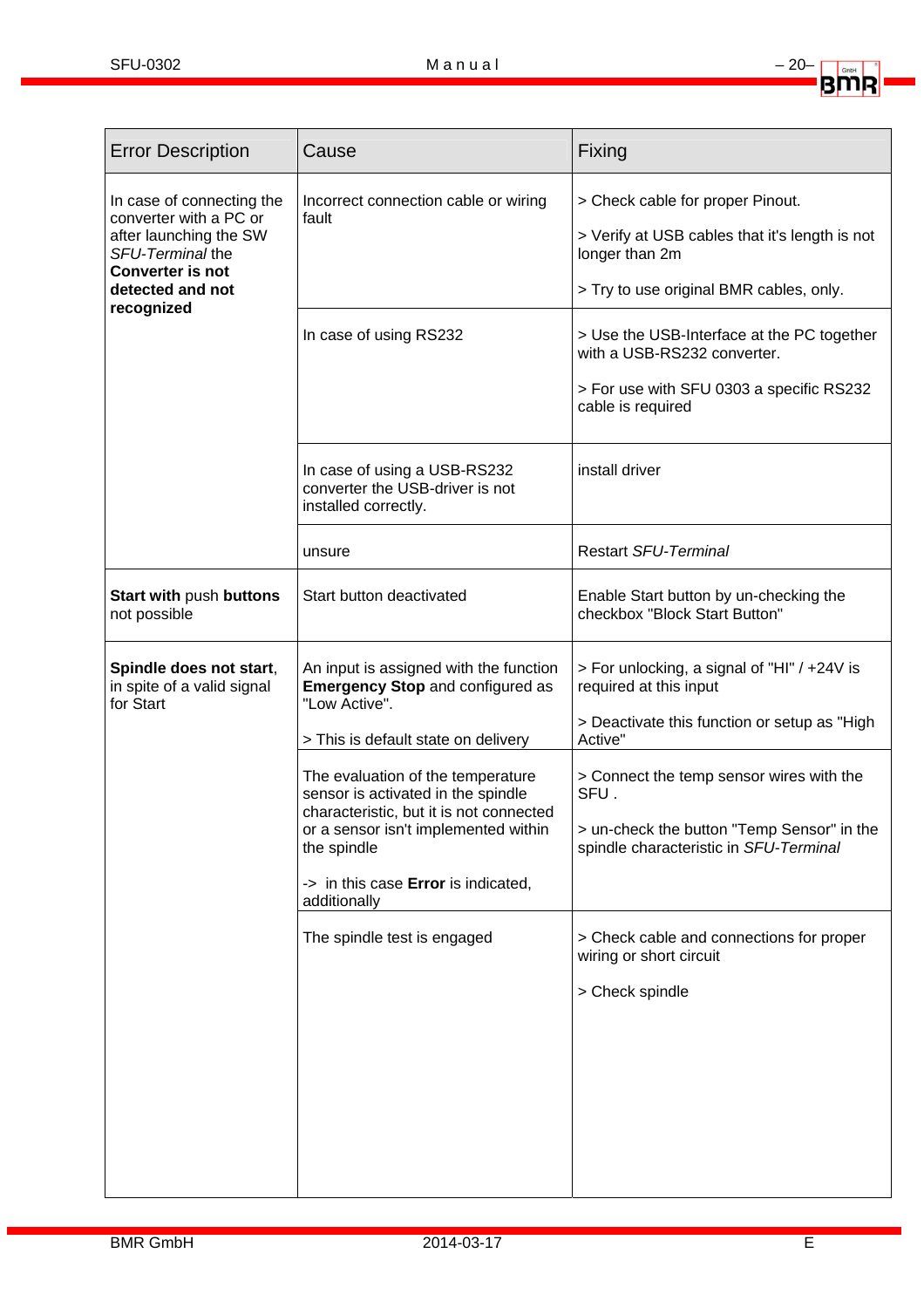

| <b>Error Description</b>                                                                                                                                                                                                                                                                                                                                                                                                                                                                | Cause                                                                                        | Fixing                                                                                                                                                       |
|-----------------------------------------------------------------------------------------------------------------------------------------------------------------------------------------------------------------------------------------------------------------------------------------------------------------------------------------------------------------------------------------------------------------------------------------------------------------------------------------|----------------------------------------------------------------------------------------------|--------------------------------------------------------------------------------------------------------------------------------------------------------------|
| Spindle cable and spindle are OK,<br>Spindle does not start,<br>in spite of a valid signal<br>and the spindle test is activated<br>for Start<br>> Spindle cable is too long<br>With activated spindle test, a test<br>current is send via spindle cable to the<br>spindle by applying a voltage at output<br>lines. In case that this current is too<br>low, or a wrong spindle characteristic<br>selected, it does not match to the<br>reference values and the spindle test<br>fails. |                                                                                              | > Select correct spindle characteristic<br>> In the spindle characteristic the value of<br>the start voltage has to be increased.<br>-> contact BMR          |
| The error message<br>Spindle not ready is<br>indicated.                                                                                                                                                                                                                                                                                                                                                                                                                                 | Spindle is at excess temperature                                                             | Let it cool down<br>> Check, if the characteristic matches with<br>the spindle                                                                               |
|                                                                                                                                                                                                                                                                                                                                                                                                                                                                                         | PTC in the spindle is defective                                                              | change spindle                                                                                                                                               |
|                                                                                                                                                                                                                                                                                                                                                                                                                                                                                         | The PTC-wires within the spindle<br>cable are defective                                      | exchange cable or fix the connection                                                                                                                         |
| <b>Start via Digital Input is</b><br>not possible                                                                                                                                                                                                                                                                                                                                                                                                                                       | Start via Analogue input is activated.                                                       | Deactivate Start via analogue input.<br>-> Manual: "Analogue Inputs"<br>and activate Digital Start                                                           |
|                                                                                                                                                                                                                                                                                                                                                                                                                                                                                         | Set value for duty speed is too low                                                          | Increase Analogue value for duty value.<br>> A spindle start is carried out after reaching<br>the required minimum voltage according to<br>the scaling, only |
| It is displayed Error Char<br>xx or E xx                                                                                                                                                                                                                                                                                                                                                                                                                                                | The selected spindle characteristic at<br>memory place xx is wrong, invalid or<br>corrupted. | > Select matching characteristic with the<br>help of the buttons at the front panel or with<br><b>SFU-Terminal</b><br>> Contact BMR                          |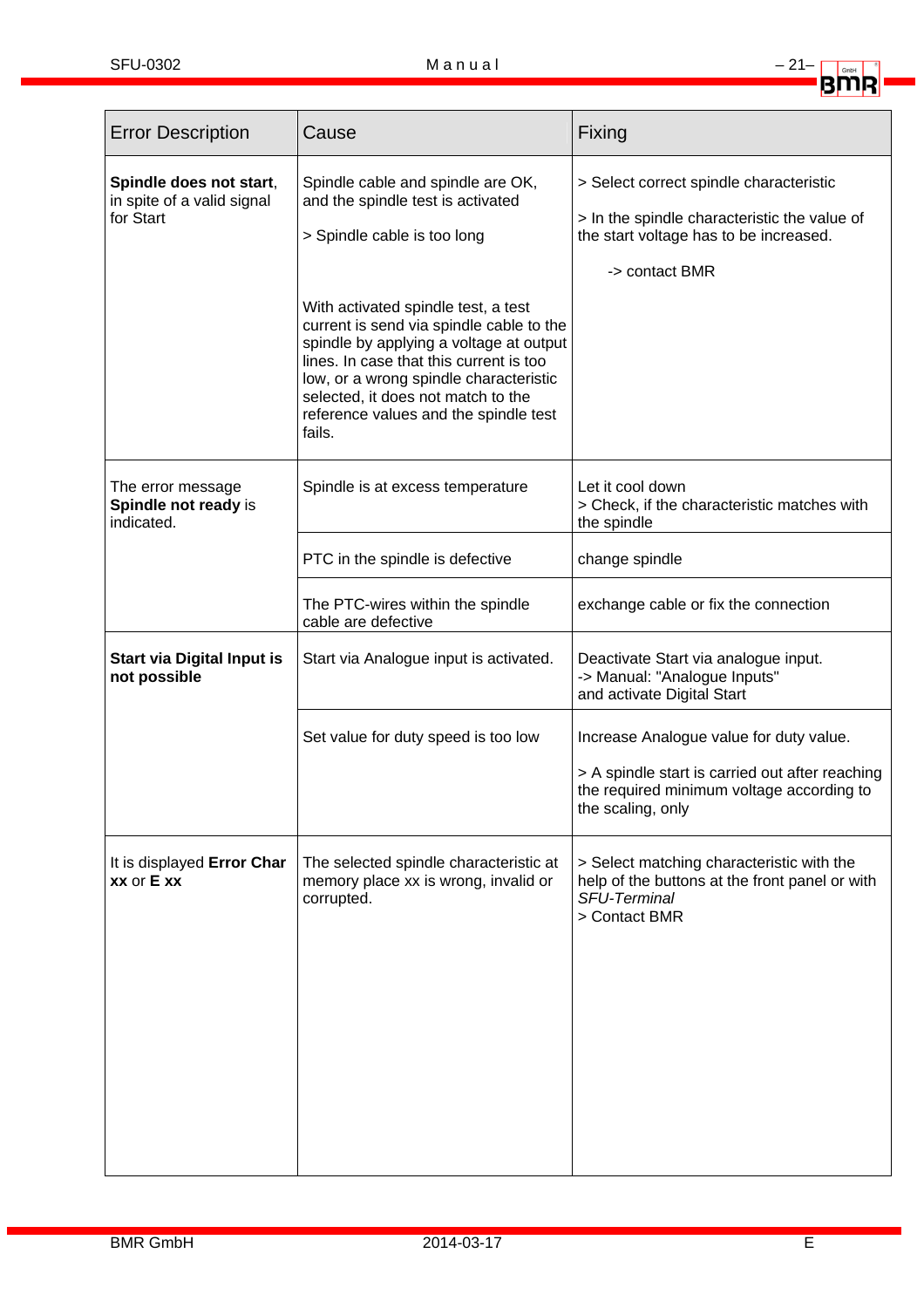

| <b>Error Description</b>                                            | Cause                                                                                                                                                                                                                                                                                                                              | Fixing                                                                                                                                                                                 |
|---------------------------------------------------------------------|------------------------------------------------------------------------------------------------------------------------------------------------------------------------------------------------------------------------------------------------------------------------------------------------------------------------------------|----------------------------------------------------------------------------------------------------------------------------------------------------------------------------------------|
| With activated speed<br>sensor:<br>The spindle runs properly,       | Loose connection in spindle, spindle<br>cable or at the connectors                                                                                                                                                                                                                                                                 | > Check spindle cable and exchange<br>potentially<br>> Check connectors                                                                                                                |
| but sometimes there<br>appears the message<br><b>Encoder Error.</b> | Disturbances on the signal or the<br>signal amplitude is too low<br>> sensor wires in spindle cable are<br>not shielded                                                                                                                                                                                                            | > Exchange spindle cable<br>> for verification test exchange spindle                                                                                                                   |
| <b>Error Without Spindle,</b><br><b>Cable</b> is displayed          | Spindle cable is defective                                                                                                                                                                                                                                                                                                         | > Check the 3 spindle phase wires                                                                                                                                                      |
|                                                                     | Spindle cable too long<br>With activated spindle test, a test<br>current is send via spindle cable to the<br>spindle by applying a voltage at output<br>lines. In case that this current is too<br>low, or a wrong spindle characteristic<br>selected, it does not match to the<br>reference values and the spindle test<br>fails. | > Check, if the proper characteristic is<br>selected.<br>> Increase value for start voltage in the<br>spindle characteristic<br>-> contact BMR<br>> Deactivate function "Spindle test" |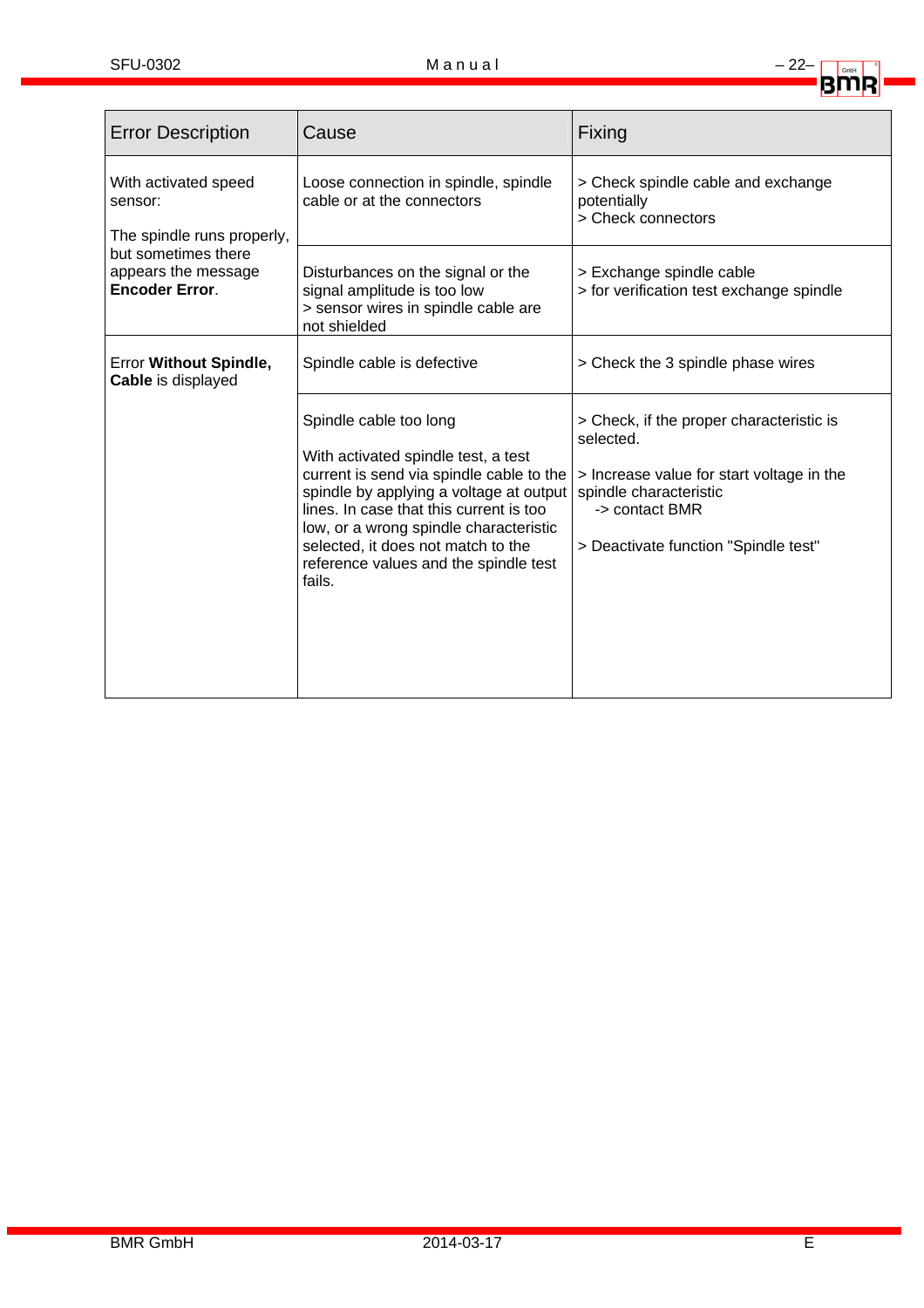RMR

#### **10. Connection examples**

Configuration with SPS and analogue Input



**Starting behaviour with released analogue input:** 

**The motor will start, when dig start is high and the input voltage of the duty rpm is higher**  than the min rpm (given in the field "min rpm" in the according spindle diagram). It will **stop, when either the dig. start pin wents low or the voltage at the analogue pin is lower than the given min. rpm. Eg. When 10V are applied at the analogue input 1 and the dig. start is high, the motor will start and accelerate up to ist max rpm.**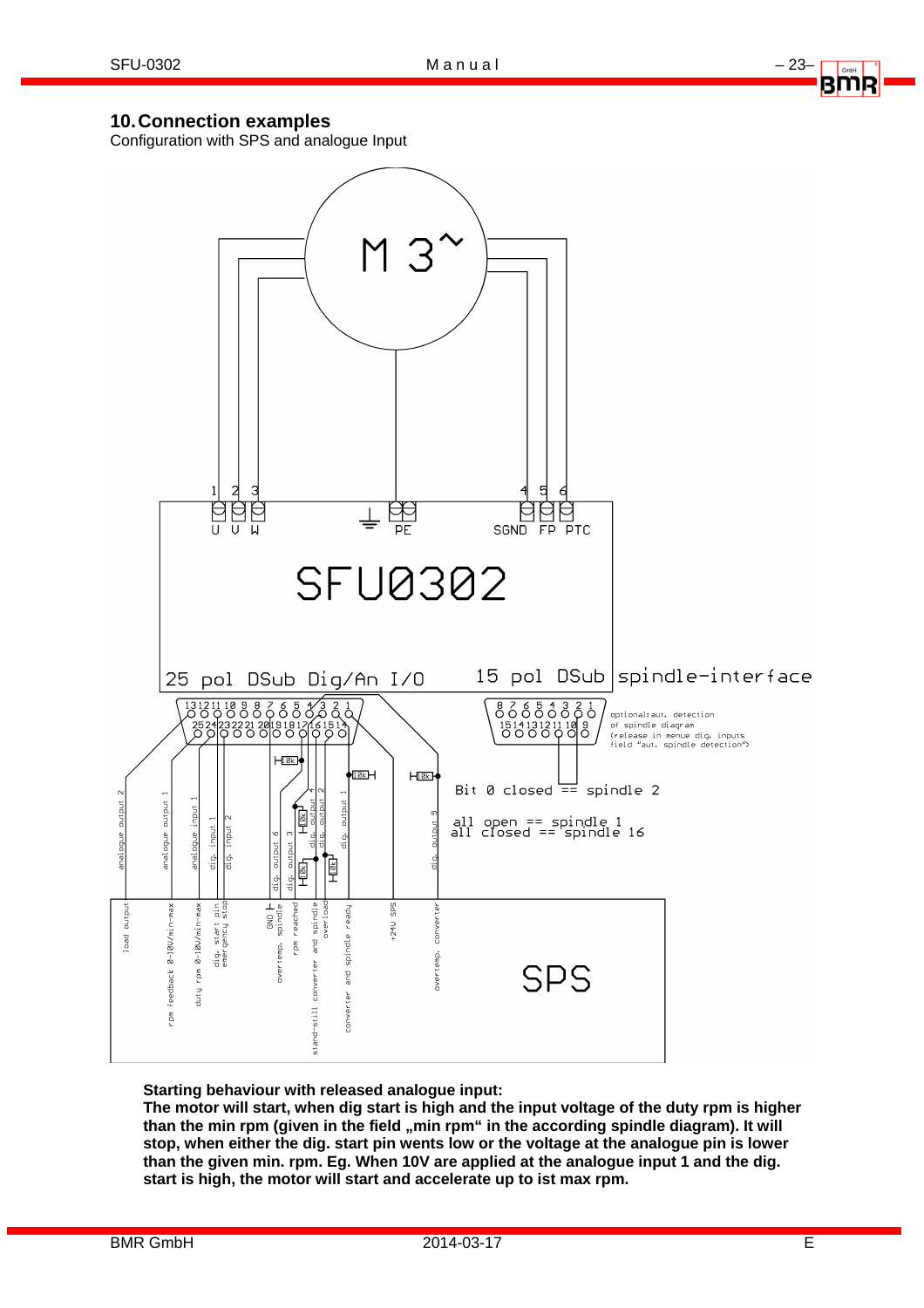#### **11. EMC**

 This device was developed for use in industrial environments. For trouble-free operation and to reduce emitted interference, the following should be observed during wiring of the equipment:

- The EMC of a machine or device is affected by all connected components (motor spindle, length and type of cables, wiring, etc..). Under certain conditions the use of additional filters can be necessary to maintain the current laws.
- The earth and shield connections of all those devices used in conjunction with the frequency converter should be as short as possible and have as large a cross-section as possible.
- Control devices used with the frequency converter (PLC, CNC, IPC, ...) should be connected to a common earth/earth terminal bar.
- For mechanical installation, use serrated lock washers to guarantee good electrical contact with the housing.
- All connections both to and from the frequency converter should be via shielded cable.
- The shield must be completely connected to PE (protective earth).
- Supply cables, motor cables and control cables must be completely isolated from each other. Where crossing cannot be avoided, cables should be laid at 90° to each other.
- The control cable should be laid as far away as possible from the load cable.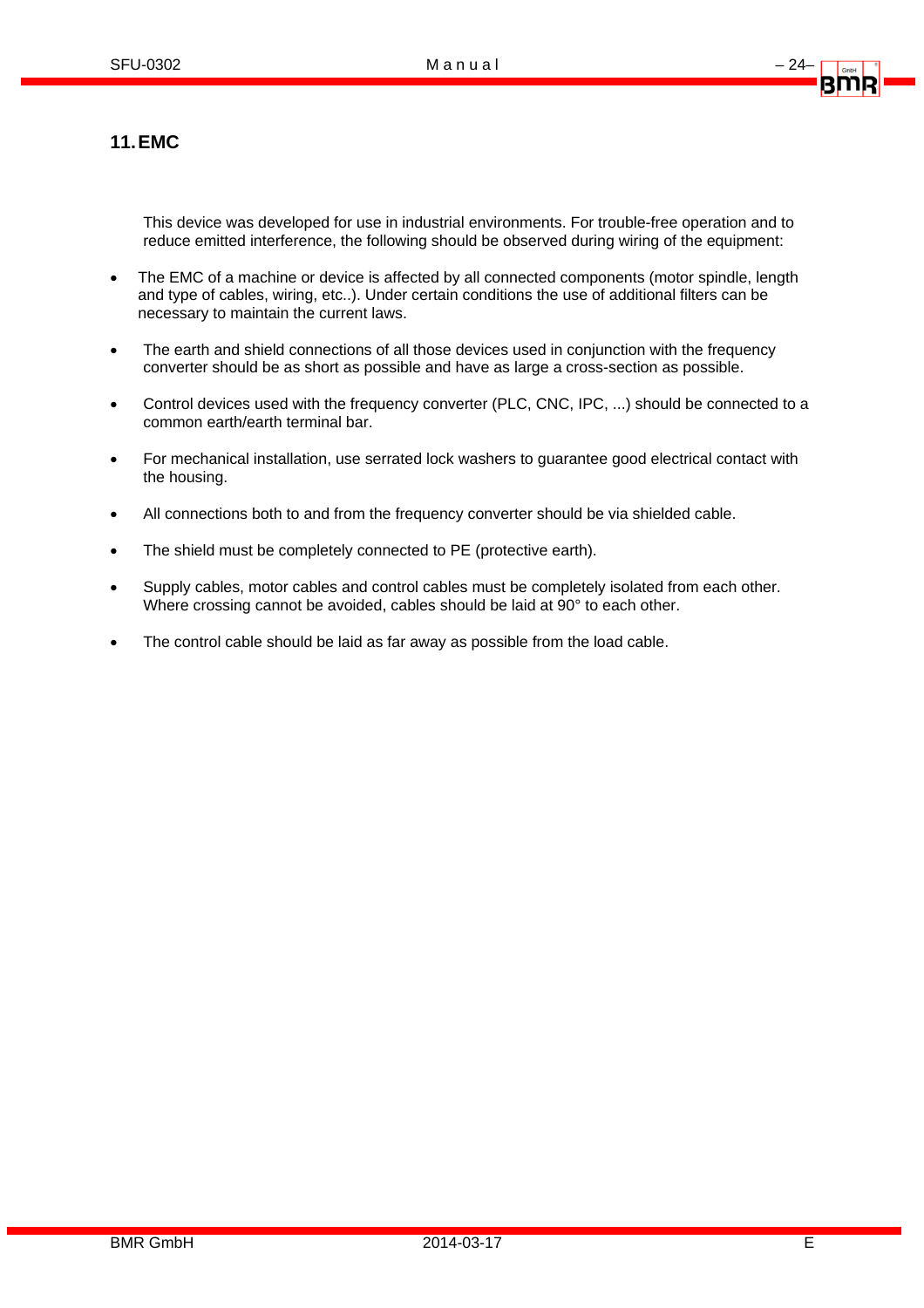# **12. Mechanics, Views + Dimensions**

# **12.1 Desk Top Housing 63TE**

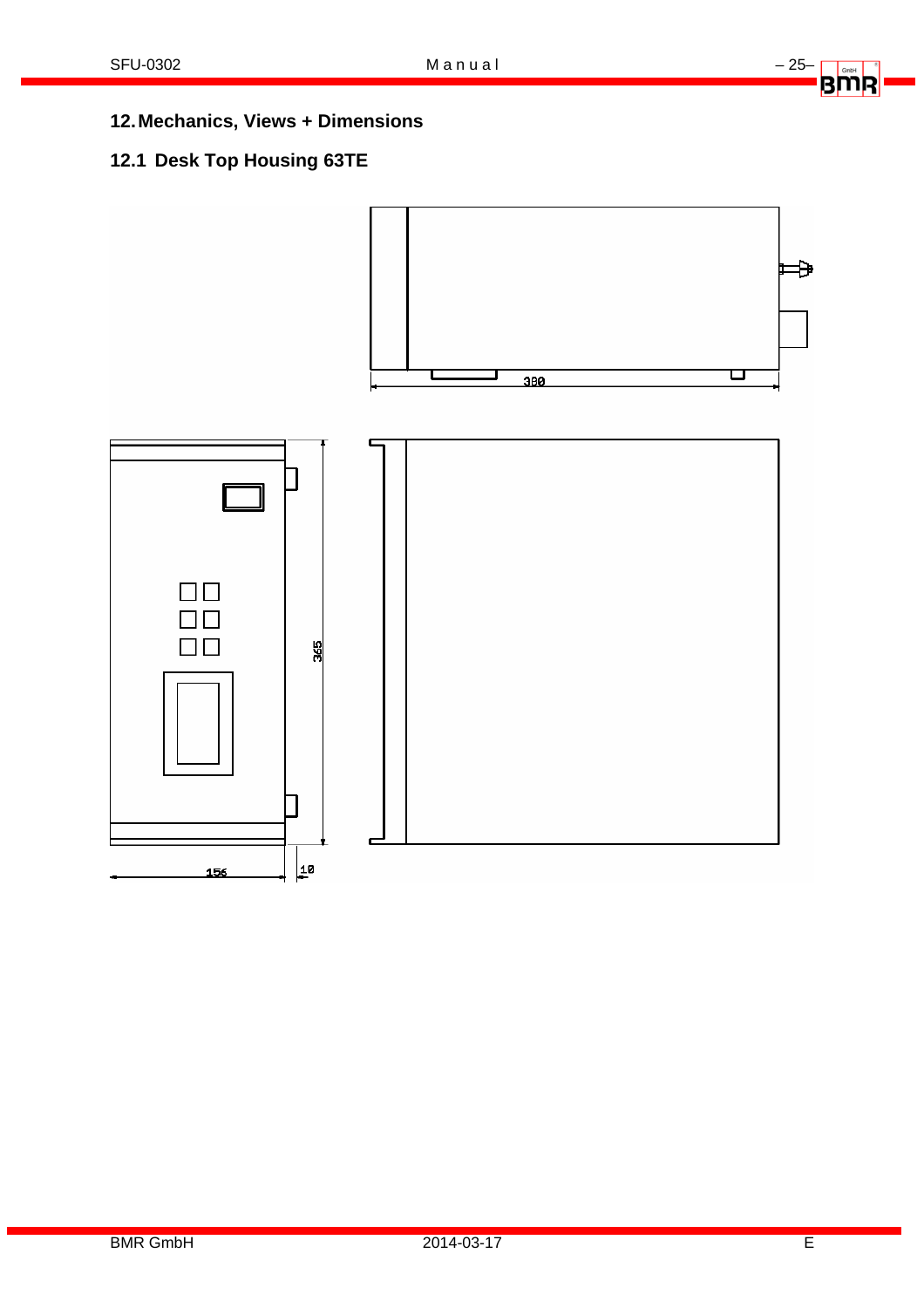# **12.2 Desk Top Housing 84TE**

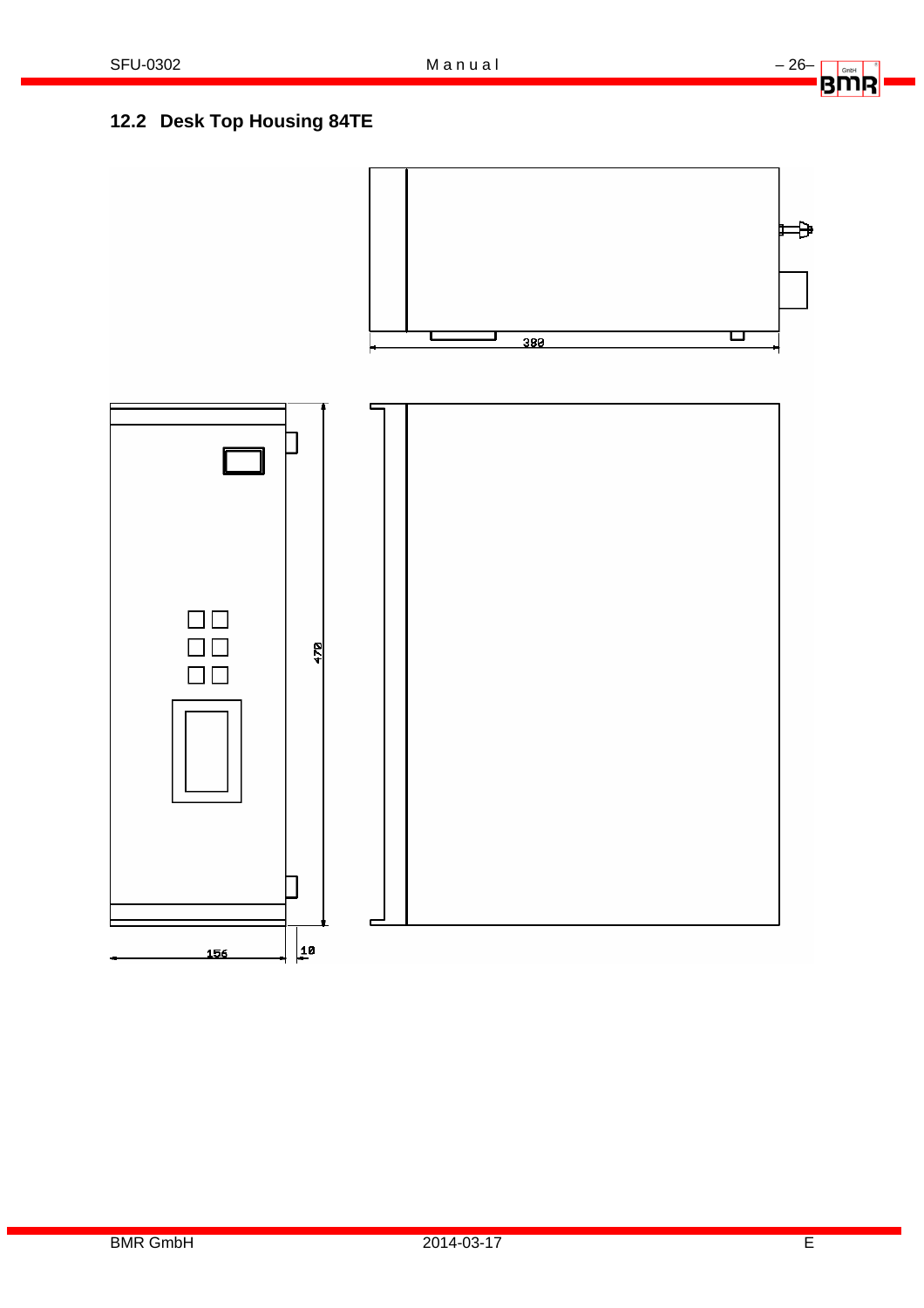

this page is left intentionally left blank